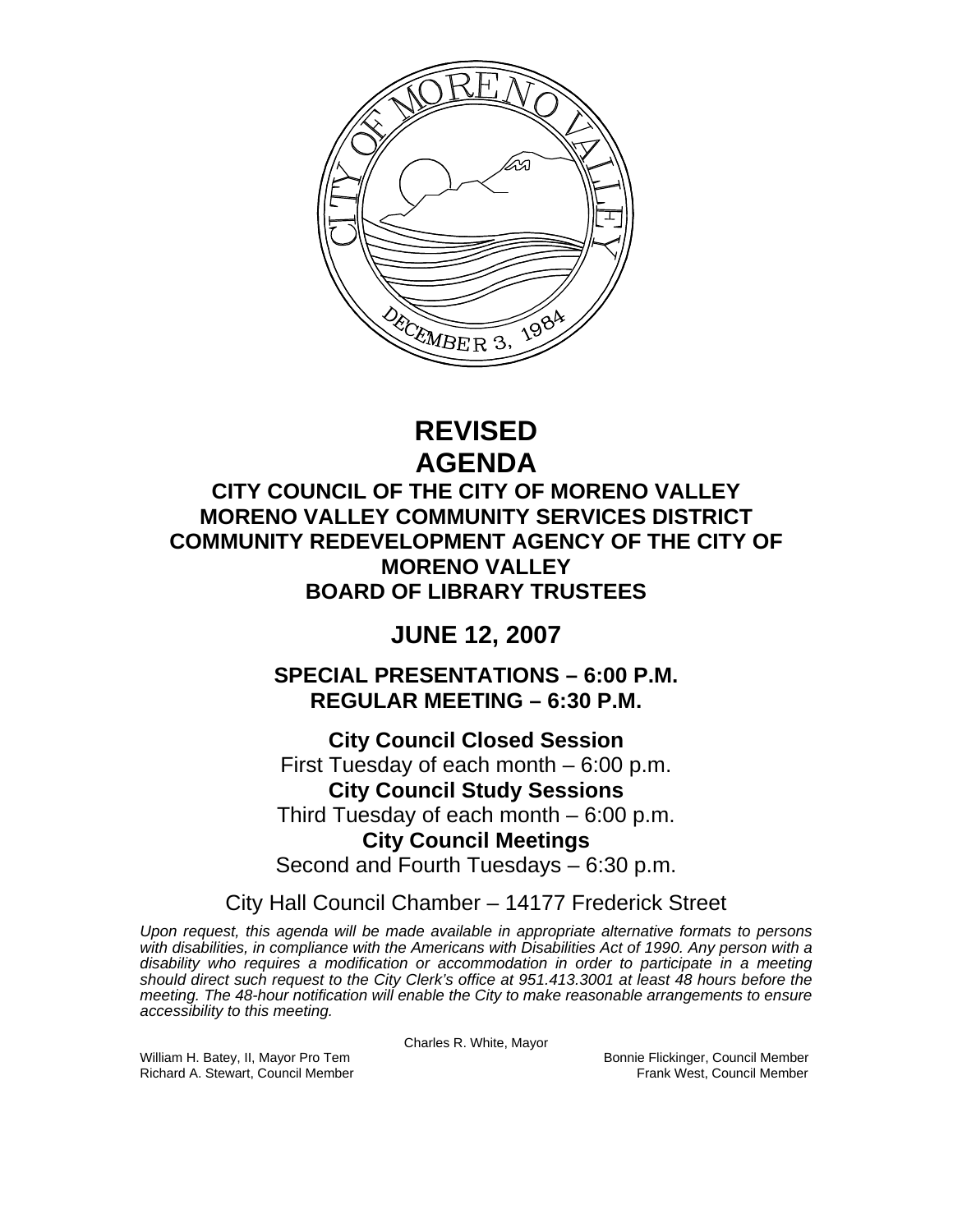## **AGENDA CITY COUNCIL OF THE CITY OF MORENO VALLEY JUNE 12, 2007**

## **CALL TO ORDER**

## SPECIAL PRESENTATIONS – 6:00 p.m.

- 1. William H. Batey II Reading Program Presentations
- 2. Recognition of Grant Stephens Voter Registration Project
- 3. Project of the Year Construction of the Conference and Recreation **Center**
- 4. Recognition of Ernesto and Alma Lopez, Exemplary Moreno Valley Foster **Parents**
- 5. Middle School Sports Mayor's Trophy Awards (Palm and Landmark Middle Schools)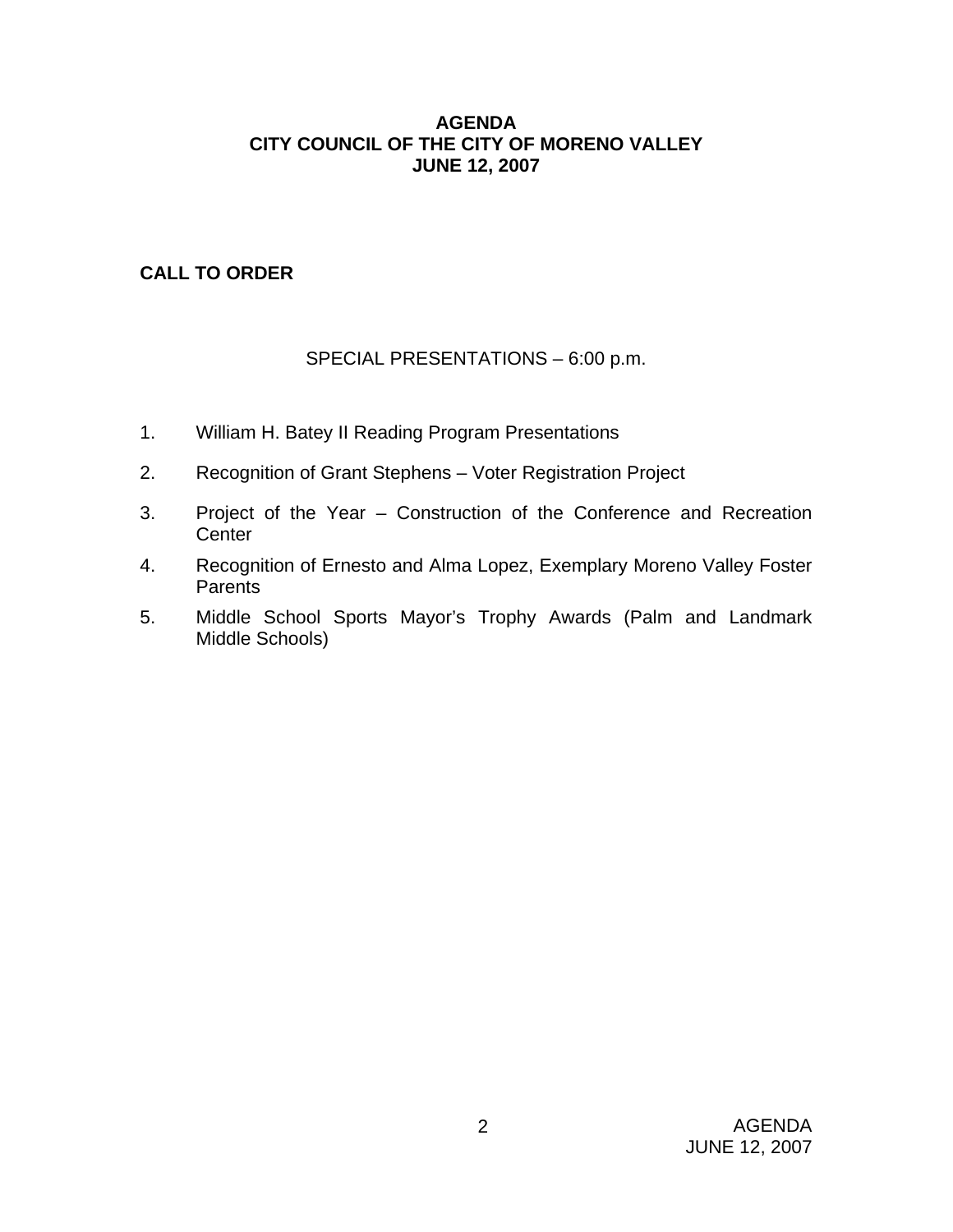#### **AGENDA JOINT MEETING OF THE CITY COUNCIL OF THE CITY OF MORENO VALLEY MORENO VALLEY COMMUNITY SERVICES DISTRICT COMMUNITY REDEVELOPMENT AGENCY OF THE CITY OF MORENO VALLEY, AND THE BOARD OF LIBRARY TRUSTEES**

## **REGULAR MEETING - 6:30 P.M. JUNE 12, 2007**

**CALL TO ORDER** (Joint Meeting of the City Council, Community Services District, Community Redevelopment Agency, and the Board of Library Trustees actions taken at the Joint Meeting are those of the Agency indicated on each Agenda item)

## **PLEDGE OF ALLEGIANCE**

**INVOCATION** – Pastor Kenneth Davis, Lord of Life Lutheran Church

## **ROLL CALL**

## **INTRODUCTIONS**

PUBLIC COMMENTS **ON MATTERS ON THE AGENDA** WILL BE TAKEN UP AS THE ITEM IS CALLED FOR BUSINESS, BETWEEN STAFF'S REPORT AND CITY COUNCIL DELIBERATION (SPEAKER SLIPS MAY BE TURNED IN UNTIL THE ITEM IS CALLED FOR BUSINESS.)

PUBLIC COMMENTS **ON MATTERS NOT ON THE AGENDA** UNDER THE JURISDICTION OF THE CITY COUNCIL WILL BE HEARD PRIOR TO CITY COUNCIL REPORTS AND CLOSING COMMENTS. IN THE EVENT THAT THE AGENDA ITEM FOR SUCH PUBLIC COMMENTS HAS NOT BEEN CALLED BY 9:00 P.M., IT SHALL BE CALLED AS THE NEXT ITEM OF BUSINESS FOLLOWING THE CONCLUSION OF ANY ITEM BEING HEARD AT 9:00 P.M. Those wishing to speak should submit a BLUE speaker slip to the Bailiff. There is a three-minute limit per person. All remarks and questions shall be addressed to the presiding officer or to the City Council and not to any individual Council member, staff member or other person.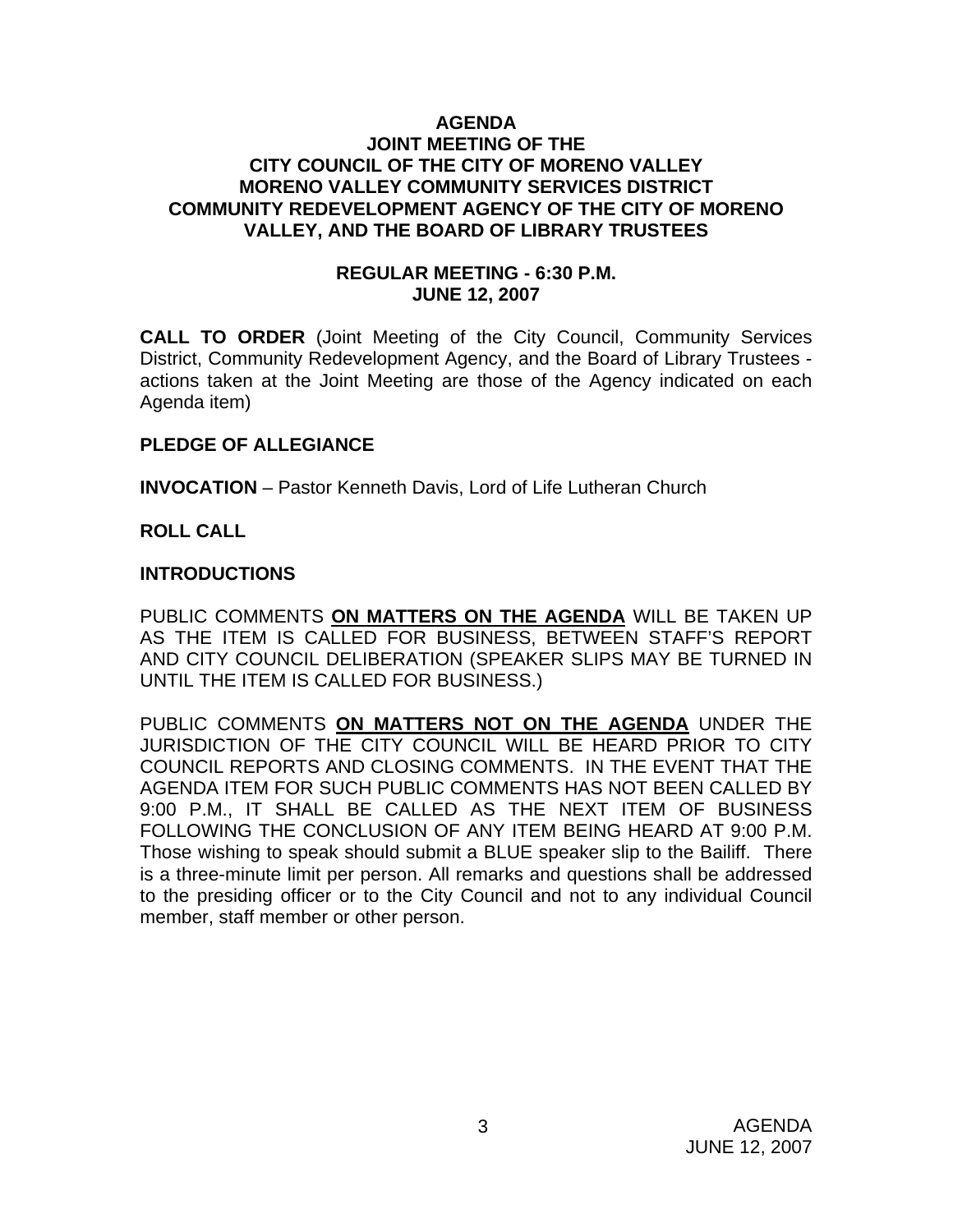## **JOINT CONSENT CALENDARS (SECTIONS A-D)**

All items listed under the Consent Calendars, Sections A, B, C, and D are considered to be routine and non-controversial, and may be enacted by one motion unless a member of the Council, Community Services District, Redevelopment Agency or the Board of Library Trustees requests that an item be removed for separate action. The motion to adopt the Consent Calendars is deemed to be a separate motion by each Agency and shall be so recorded by the City Clerk. Items withdrawn for report/discussion will be heard after public hearing items.

## **A. CONSENT CALENDAR** - **CITY COUNCIL**

- A1. ORDINANCES READING BY TITLE ONLY Recommendation: Waive reading of all Ordinances.
- A2. CITY COUNCIL REPORTS ON REIMBURSABLE ACTIVITIES (Report of: City Clerk's Department)

**Recommendation**: Receive and file the Reports on Reimbursable Activities for the period of May 16 – June 5, 2007.

A3. WARRANT REPORT – APRIL 30, 2007 (Report of: Finance Department)

**Recommendation:** Adopt Resolution No. 2007-59, approving the Warrant Report, dated April 30, 2007, in the total amount of \$18,337,962.76.

Resolution No. 2007-59

 A Resolution of the City Council of the City of Moreno Valley, California, Approving the Warrant Report Dated April 30, 2007

A4. APPROVAL OF QUARTERLY INVESTMENT REPORT – QUARTER ENDED MARCH 31, 2007 (Report of: Finance Department)

**Recommendation**: Approve and accept the quarterly investment report, in compliance with the Investment Policy.

A5. RESOLUTION ADOPTING UPDATED RECORDS RETENTION SCHEDULES AND AUTHORIZING DESTRUCTION OF CERTAIN CITY RECORDS (Report of: City Clerk's Department)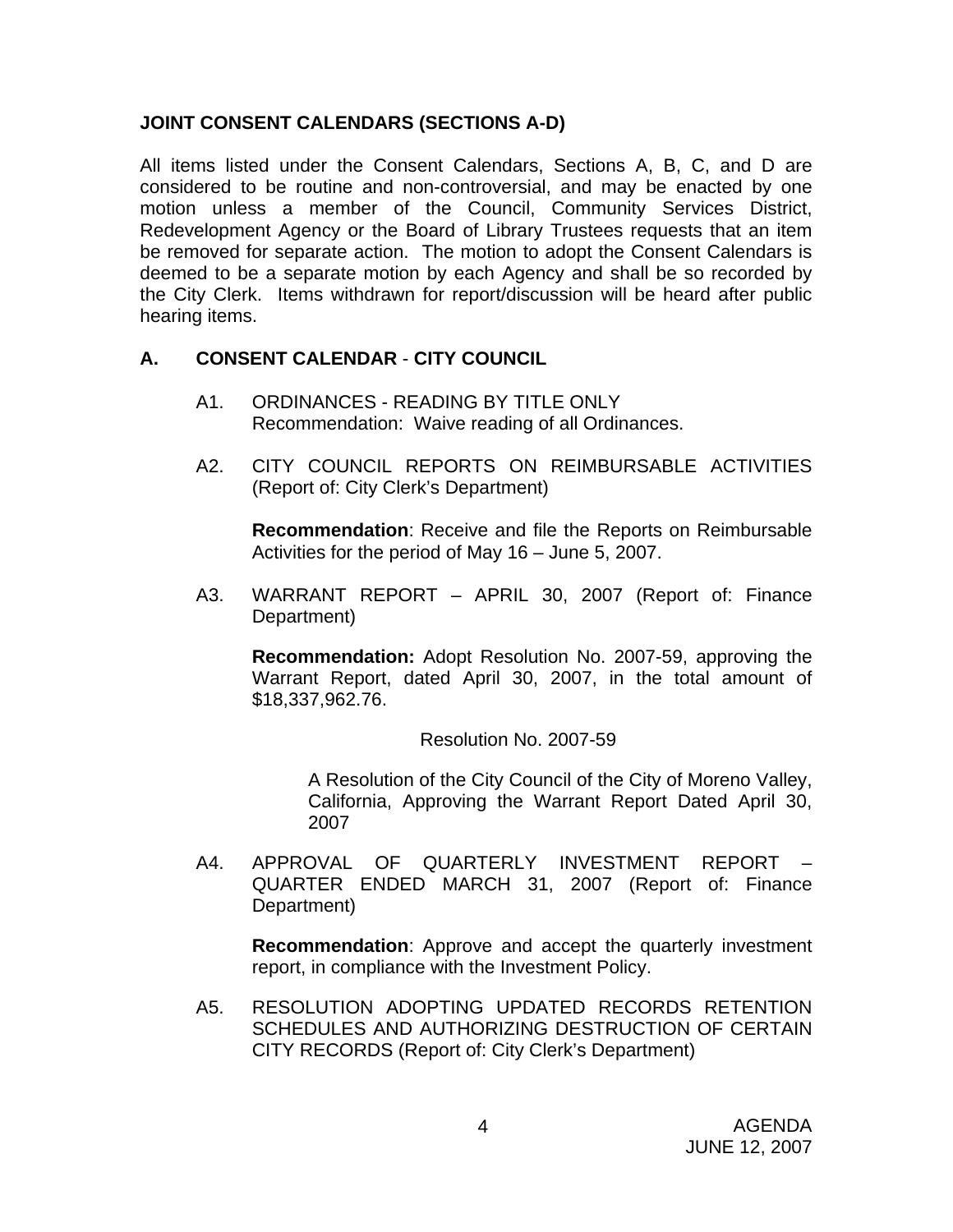**Recommendation**: Adopt Resolution No. 2007-60 Rescinding and Restating the Provisions of Resolution Nos. 2003-07 and 2003-86, Adopting Updated Records Retention Schedules; Authorizing Destruction of Certain City Records; and Rescinding all Prior Enactments which are in Conflict with this Resolution.

#### Resolution No. 2007-60

 A Resolution of the City Council of the City of Moreno Valley, California, Rescinding and Restating the Provisions of Resolution Nos. 2003-07 and 2003-86, Adopting Updated Records Retention Schedules; Authorizing Destruction of Certain City Records; and Rescinding all Prior Enactments which are in Conflict with this Resolution

A6. STREET NAME PROPOSAL – ADOPT RESOLUTION NO. 2007- 61, A RESOLUTION OF THE CITY COUNCIL OF THE CITY OF MORENO VALLEY, ASSIGNING MEMORIAL CIRCLE AS THE STREET NAME FOR THE ROAD ENCIRCLING THE MORENO VALLEY VETERANS MEMORIAL (Report of: Assistant to the City Manager)

**Recommendation**: Adopt Resolution No. 2007-61, assigning Memorial Circle as the street name for the road encircling the Moreno Valley Veterans Memorial.

Resolution No. 2007-61

 A Resolution of the City Council of the City of Moreno Valley, California, Assigning Memorial Circle as the Street Name for the Road Encircling the Moreno Valley Veterans Memorial

A7. RESOLUTION AMENDING RESOLUTION NO. 2007-14, SUPPORTING THE INCLUSION OF THE REMAINING PORTION OF MORENO VALLEY RANCH LOCATED WEST OF LASSELLE STREET IN THE COMMUNITY AREA KNOWN AS RANCHO BELAGO (Report of: City Clerk's Department)

**Recommendation**: Adopt Resolution No. 2007-62, amending Resolution No. 2007-14 supporting the inclusion of the remaining portion of Moreno Valley Ranch located west of Lasselle Street in the community area known as Rancho Belago.

Resolution No. 2007-62

AGENDA 5 A Resolution of the City Council of the City of Moreno Valley, California, Amending Resolution No. 2007-14, Supporting the Inclusion of the Remaining Portion of Moreno Valley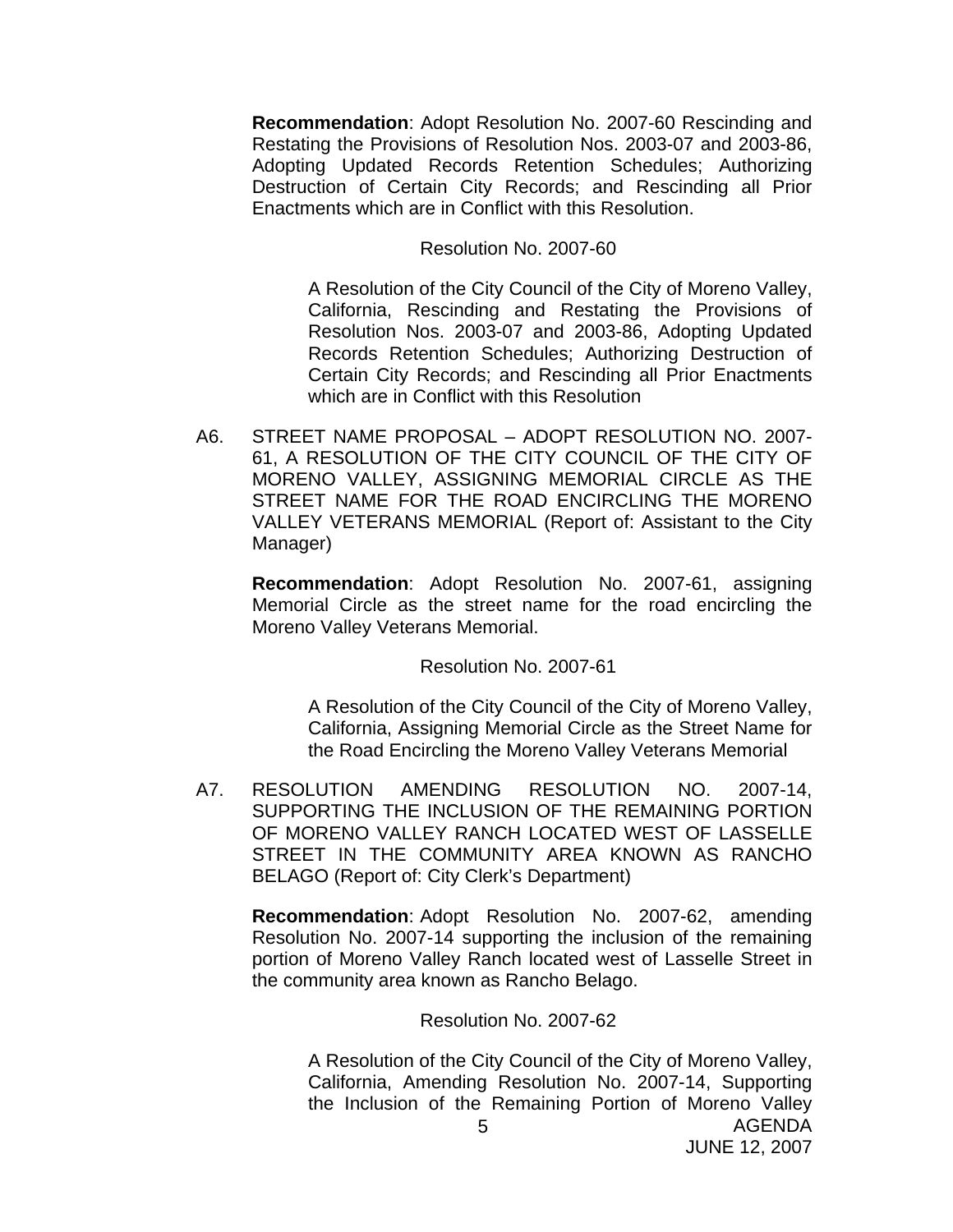Ranch Located West of Lasselle Street Within the Community Area Known as Rancho Belago

A8. REVIEW AND CONTINUE THE EMERGENCY ACTION REGARDING THE DESIGN AND CONSTRUCTION OF THE MORENO VALLEY UTILITIES (MVU) 115 KILOVOLT (Kv) SUBSTATION AND SWITCHYARD FACILITY (Report of: Public Works Department)

**Recommendation**: Review and continue the Emergency Action taken by the Council during the September 26, 2006 Council Meeting under Resolution 2006-113 Making Findings of an Emergency and Authorizing the Execution of the Design-Build Agreement for the Moreno Valley Utilities Substation and Switchyard Project between the City of Moreno Valley, as Owner, and ABB, Inc., a Delaware Corporation, as Design-Builder in accordance with Public Contract Code Sections 20168, 22050, and Government Code Section 5956.

A9. APPROVE THE CITY OF MORENO VALLEY'S FISCAL YEAR 2008-2012 MEASURE "A" LOCAL STREETS AND ROADS CAPITAL IMPROVEMENT PLAN (Report of: Public Works Department)

## **Recommendation**:

- 1. Approve the City of Moreno Valley's Fiscal Year (FY) 2008-2012 Measure "A" Local Streets and Roads Capital Improvement Plan (CIP); and
- 2. Authorize the submittal of the City's FY 2008-2012 Measure "A" Local Streets and Roads CIP and the Maintenance of Effort (MOE) Certification Statement.
- A10. APPROVAL OF MEMORANDUM OF UNDERSTANDING (MOU) BETWEEN THE CITY OF MORENO VALLEY AND EASTERN MUNICIPAL WATER DISTRICT (EMWD) FOR PUBLIC IMPROVEMENTS, SUNNYMEAD BOULEVARD (Report of: Economic Development Department)

- 1. Approve the Memorandum of Understanding (MOU) between the City of Moreno Valley and Eastern Municipal Water District (EMWD) for the Coordination of future Public Improvements along Sunnymead Boulevard; and
- AGENDA JUNE 12, 2007 6 2. Authorize the City Manager to execute the Memorandum of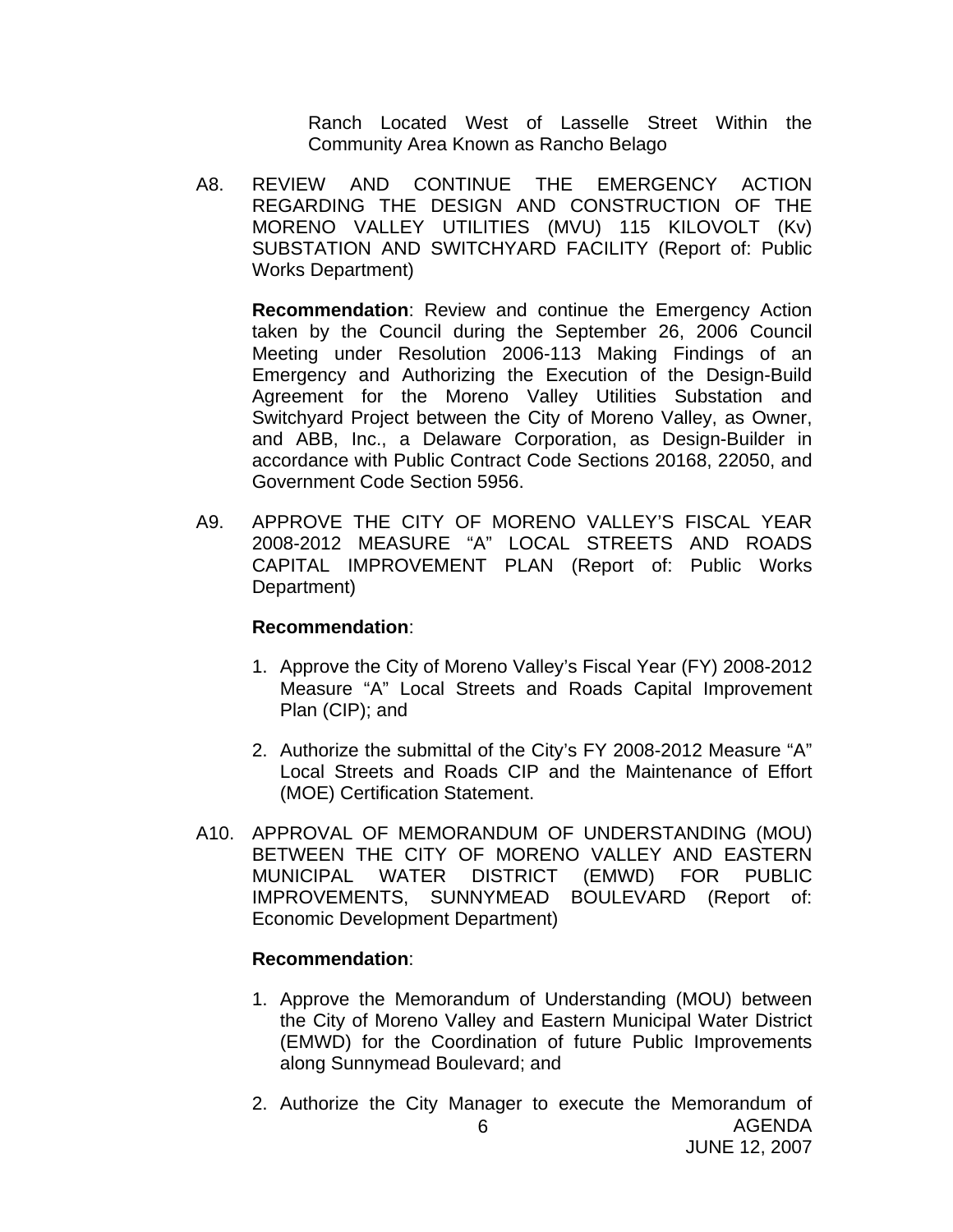Understanding (MOU) on behalf of the City, subject to the City Attorney's and the Public Works Director/City Engineer's prior approval of the MOU language.

A11. AUTHORIZATION TO APPROVE FIRST AMENDMENT TO AGREEMENT FOR PROFESSIONAL CONSULTANT SERVICES WITH STK ARCHITECTURE, INC. AND AUTHORIZATION TO INCREASE PURCHASE ORDERS WITH VALI COOPER AND STK ARCHITECTURE, INC. FOR FIRE STATION #58 – PROJECT NO. 05-43472523 (Report of: Public Works Department)

- 1. Authorize an increase to the Purchase Order with Vali Cooper and Associates in the amount of \$71,874.00 (\$65,340.00 plus a 10% contingency) from Account No. 501.82025.7200;
- 2. Approve the "First Amendment to Agreement for Professional Consultant Services" with STK Architecture, Inc., 2575 South Jacinto Avenue, San Jacinto, California 92583-5318, for professional consultant services for Fire Station No. 58;
- 3. Authorize the City Manager to execute said "First Amendment to Agreement for Professional Consultant Services" with STK Architecture, Inc.;
- 4. Authorize an increase to the Purchase Order with STK Architecture, Inc., in the amount of \$100,860.02 (\$91,690.03 plus 10% contingency) when the Agreement has been signed by all parties (Account No. 434.72523.7200); and
- 5. Authorize the Public Works Director/City Engineer to execute any subsequent related minor amendments to the Agreement for Professional Consultant Services with STK Architecture, Inc., up to but not exceeding the Purchase Order contingency authorization in the amount of \$9,169.09, subject to approval of the City Attorney.
- A12. PA05-0042 COMMERCIAL ACCEPT THE IMPROVEMENT REFUND AGREEMENT DEVELOPMENT IMPACT FEES FOR ARTERIAL STREETS – DAY STREET SOUTH OF ALESSANDRO BOULEVARD AND NORTH OF GOLDENCREST DRIVE, DEVELOPER – CACTUS COMMERCE LLC, A DELAWARE LIMITED LIABILITY COMPANY, GARDENA, CA 90248 (Report of: Public Works Department)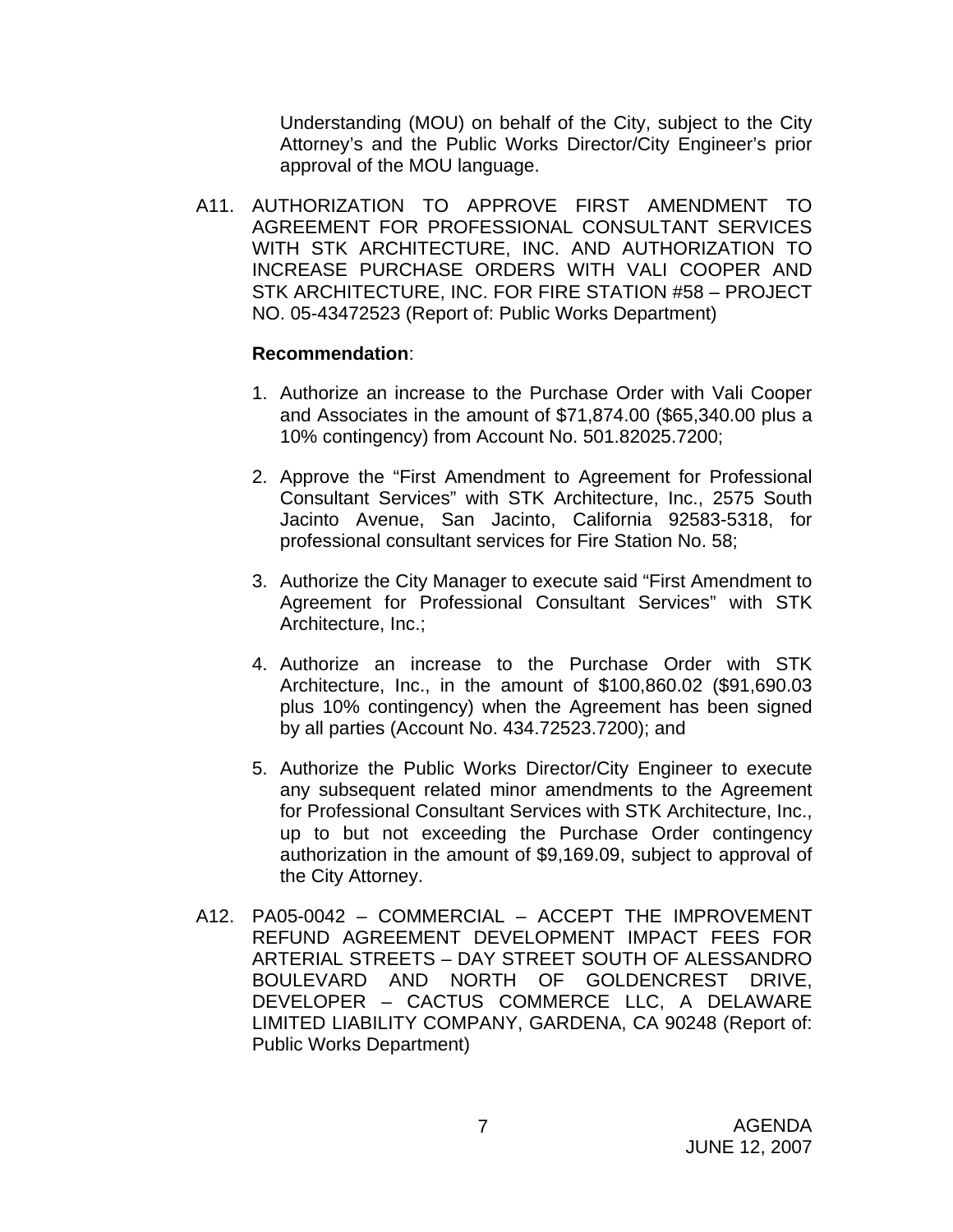#### **Recommendation**:

- 1. Accept the Improvement Refund Agreement Development Impact Fees (DIF) for Arterial Streets for PA05-0042;
- 2. Authorize the Mayor to execute the Improvement Refund Agreement Development Impact Fees for PA05-0042; and
- 3. Authorize the Finance Director to process a refund to the Developer in the amount not to exceed \$449,259 from arterial streets development impact fees as the funds become available in accordance with City Resolution 2006-19.
- A13. RATIFICATION OF GRANT APPLICATION SUBMITTALS FOR FISCAL YEAR 2007/2008 BICYCLE AND PEDESTRIAN FACILITIES PROGRAM, SENATE BILL 821 (Report of: Public Works Department)

**Recommendation**: Ratify the grant application submittals for the Fiscal Year (FY) 2007/2008 Bicycle and Pedestrian Facilities Program, Senate Bill 821.

A14. PARCEL MAP 27732 – TRAFFIC SIGNAL – ACCEPT AGREEMENT, AND BONDS FOR PUBLIC IMPROVEMENTS, CACTUS AVENUE AND COMMERCE CENTER DRIVE, SUBDIVIDER – MARCH COMMERCE CENTER, L.P., RIVERSIDE, CA 92507 (Report of: Public Works Department)

- 1. Accept the Agreement and bond validation statement for public improvements;
- 2. Authorize the Mayor to execute the Agreement;
- 3. Direct the City Clerk to forward the signed Agreement to the County Recorder's Office for recordation; and
- 4. Authorize the City Engineer to execute any future time extension amendments to the agreement, subject to City Attorney approval, if the required public improvements are not completed within said timeframe.
- A15. TRACT MAP 29920 UTILITY ELECTRICAL INFRASTRUCTURE REDUCE FAITHFUL PERFORMANCE BOND AND ADOPT THE RESOLUTION AUTHORIZING ACCEPTANCE OF THE UTILITY ELECTRICAL INFRASTRUCTURE AS COMPLETE AND ACCEPTING THE UTILITY ELECTRICAL INFRASTRUCTURE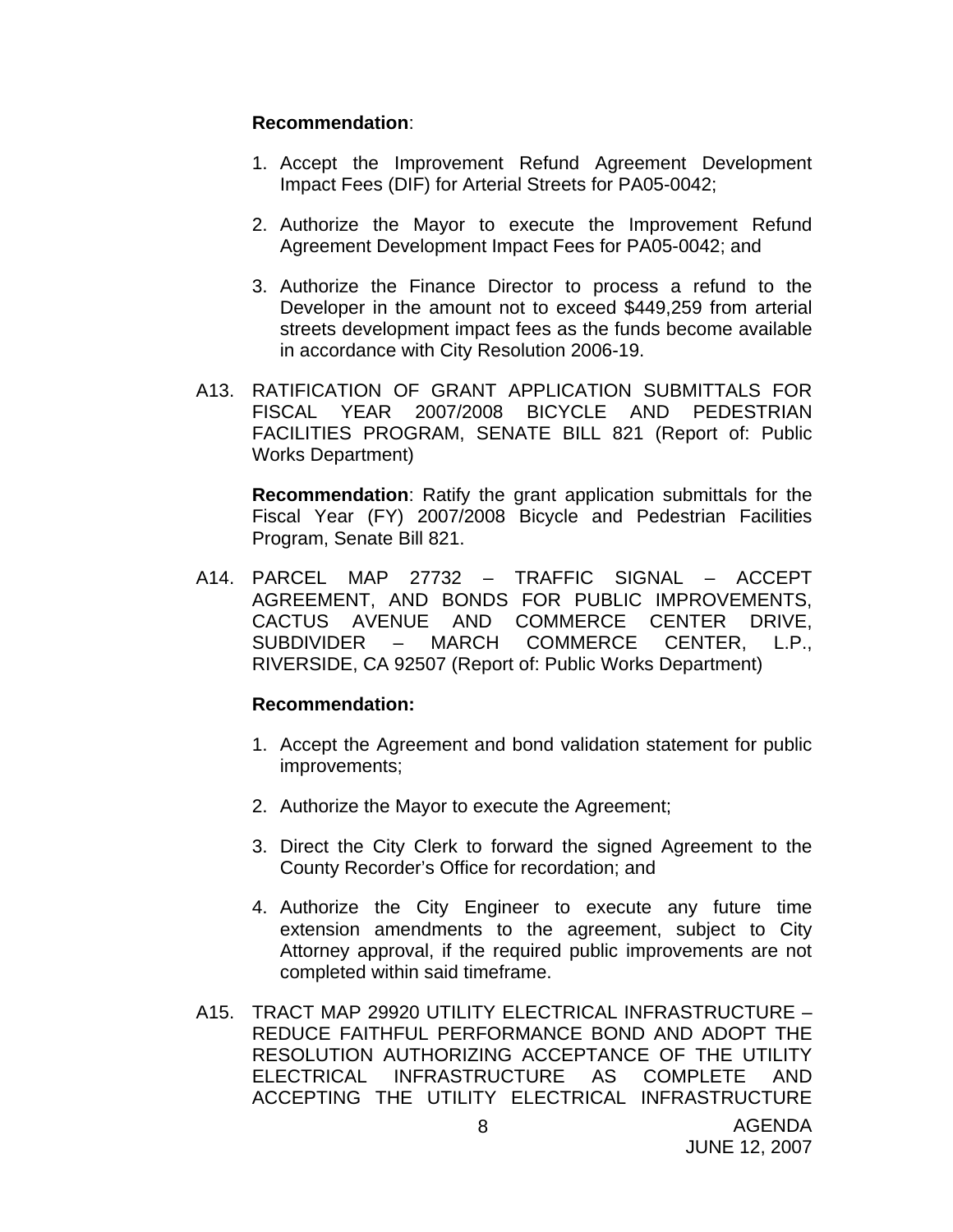INTO THE CITY'S MAINTAINED SYSTEM, DEVELOPER: CHT INVESTMENT, LLC, NEWPORT BEACH, CA 92660 (Report of: Public Works Department)

#### **Recommendation:**

1. Adopt Resolution No. 2007-63 authorizing the acceptance of the Utility Electrical Infrastructure for Tract Map 29920 Utility Electrical Infrastructure as complete and accepting the Utility Electrical Infrastructure into the City's maintained system;

## Resolution No. 2007-63

 A Resolution of the City Council of the City of Moreno Valley, California, Authorizing the Acceptance of the Electrical Utility Infrastructure as Complete Within Tract Map 29920, and Accepting the Electrical Utility Infrastructure into the City's Maintained System

- 2. Authorize the City Engineer to execute the 90% reduction to the Faithful Performance Bond, exonerate the Material and Labor Bond in 90 days if there are no stop notices or liens on file with the City Clerk, and exonerate the final 10% of the Faithful Performance Bond in one year when all clearances are received.
- A16. TRACT MAP 31213 SINGLE FAMILY RESIDENTIAL PROJECT – AMENDMENT TO AGREEMENT FOR PUBLIC IMPROVEMENTS (TIME EXTENSION), NORTHWEST CORNER OF ALESSANDRO BOULEVARD AND MORRISON STREET, DEVELOPER: WESTERN PACIFIC HOUSING, INC., IRVINE, CA 92606 (Report of: Public Works Department)

- 1. Authorize the Mayor to execute the Amendment to Agreement for Public Improvements for Tract Map 31213;
- 2. Instruct the City Clerk to forward the completed Amendment to Agreement for Public Improvements to the County Recorder's Office for recordation; and
- 3. Authorize the City Engineer to execute any future time extension amendments to the agreement, subject to City Attorney approval, if the required public improvements are not completed within said timeframe.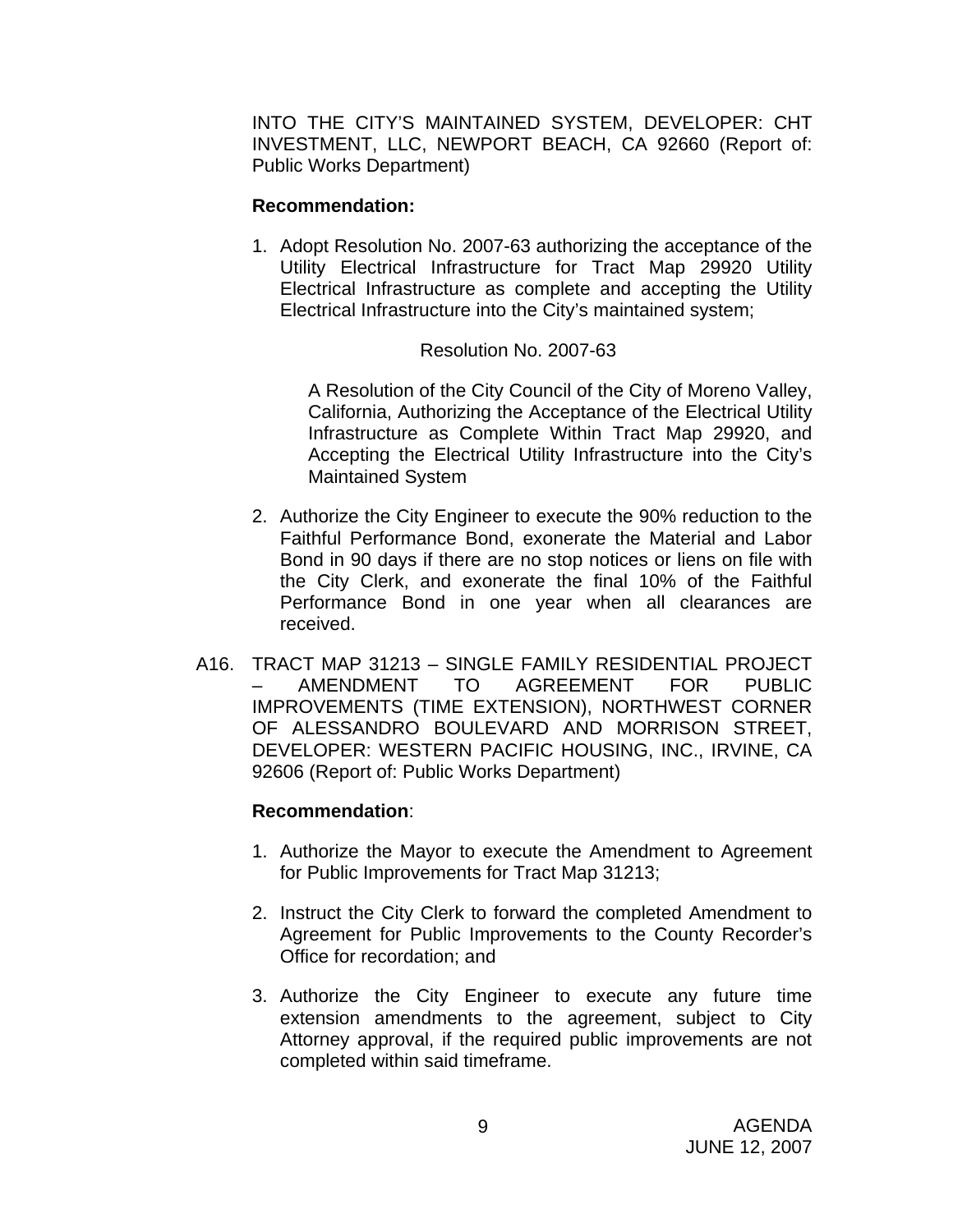A17. APPROVE TRACT 31618 – SINGLE FAMILY RESIDENTIAL – ACCEPT AGREEMENT AND BONDS FOR PUBLIC IMPROVEMENTS, SOUTHWEST CORNER OF MORENO BEACH DRIVE AND BAY AVENUE, SUBDIVIDER – DRAKE DEVELOPMENT, LLC, SAN MARCOS, CA 92078 (Report of: Public Works Department)

## **Recommendation**:

- 1. Accept the Agreement and Bonds for Public Improvements;
- 2. Authorize the Mayor to execute the Agreement;
- 3. Direct the City Clerk to forward the signed Agreement to the County Recorder's Office for recordation; and
- 4. Authorize the City Engineer to execute any future time extension amendments to the agreement, subject to City Attorney approval, if the required public improvements are not completed within said timeframe.
- A18. TRACT 32142 CONDOMINIUM PROJECT AMENDMENT TO AGREEMENT FOR PUBLIC IMPROVEMENTS (TIME EXTENSION), SOUTH OF IRIS AVENUE AND EAST OF LASSELLE STREET, DEVELOPER – EMPIRE LAND, LLC, ONTARIO, CA 91764 (Report of: Public Works Department)

- 1. Authorize the Mayor to execute the Amendment to Agreement for Public Improvements for Tract 32142;
- 2. Instruct the City Clerk to forward the completed Amendment to Agreement for Public Improvements to the County Recorder's Office for recordation; and
- 3. Authorize the City Engineer to execute any future time extension amendments to the agreement, subject to City Attorney approval, if the required public improvements are not completed within said timeframe.
- A19. APPROVE TRACT 34299 CONDOMINIUM COMPLEX ACCEPT FINAL MAP, AGREEMENT, AND BONDS FOR PUBLIC IMPROVEMENTS, SOUTHWEST CORNER OF EUCALYPTUS AVENUE (WEST) AND EUCALYPTUS AVENUE (EAST), SUBDIVIDER – K. HOVNANIAN'S PARKSIDE AT TOWNGATE, LLC, IRVINE, CA 92612 (Report of: Public Works Department)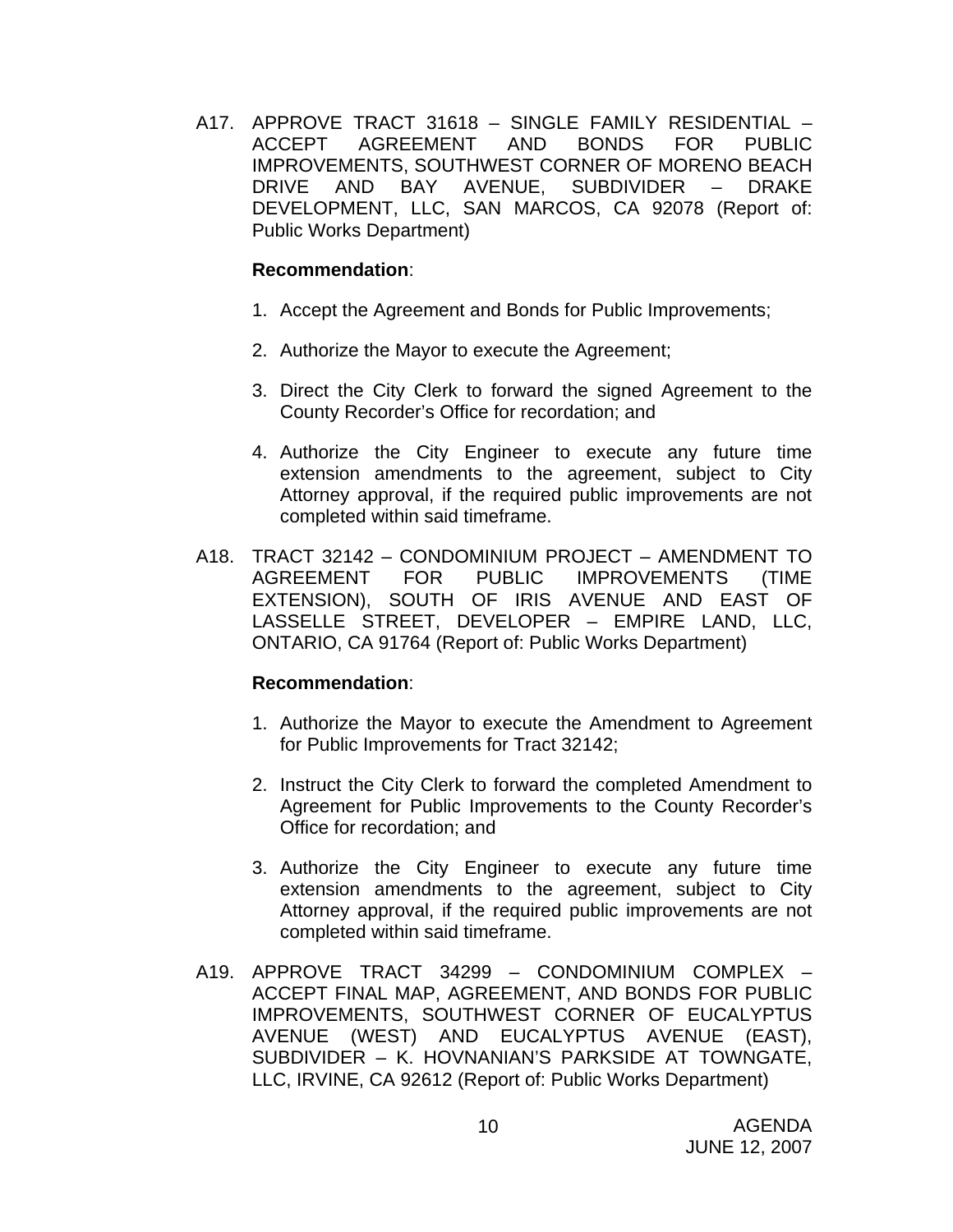## **Recommendation:**

- 1. Approve Tract 34299, authorize the City Clerk to sign the map and transmit said map to the County Recorder's Office for recordation;
- 2. Accept the Agreement and Bonds for Public Improvements;
- 3. Authorize the Mayor to execute the Agreement;
- 4. Direct the City Clerk to forward the signed Agreement to the County Recorder's Office for recordation; and
- 5. Authorize the City Engineer to execute any future time extension amendments to the agreement, subject to City Attorney approval, if the required public improvements are not completed within said timeframe.
- A20. AUTHORIZATION TO ISSUE PURCHASE ORDER TO SOUTHERN CALIFORNIA EDISON FOR RELOCATION OF UTILITIES ASSOCIATED WITH PIGEON PASS ROAD WIDENING (CLIMBING ROSE DR. TO NORTH CITY LIMITS), PROJECT NO. 06-41570324 (Report of: Public Works Department)

- 1. Authorize the issuance of a Purchase Order to SCE in the amount of \$220,000.00 (\$200,000.00 plus 10% contingency) from Account No. 415.70324.7500;
- 2. Authorize payment to Southern California Edison (SCE) in an amount up to \$220,000.00 for the relocation of SCE facilities associated with the widening of Pigeon Pass Road from Climbing Rose Drive to North City Limits; and
- 3. Authorize Public Works Director/City Engineer to issue necessary change order(s) not to exceed the 10% contingency amount (\$20,000) of the purchase order.
- A21. ORDINANCE NO. 746, AN ORDINANCE OF THE CITY OF MORENO VALLEY, AMENDING TITLE 2 OF THE CITY OF MORENO VALLEY MUNICIPAL CODE, BY ADDING A NEW CHAPTER 2.26, CREATING AN ARTS COMMISSION (RECEIVED FIRST READING AND INTRODUCTION ON MAY 22, 2007 ON A 5-0 VOTE) (Report of: Parks and Community Services Department)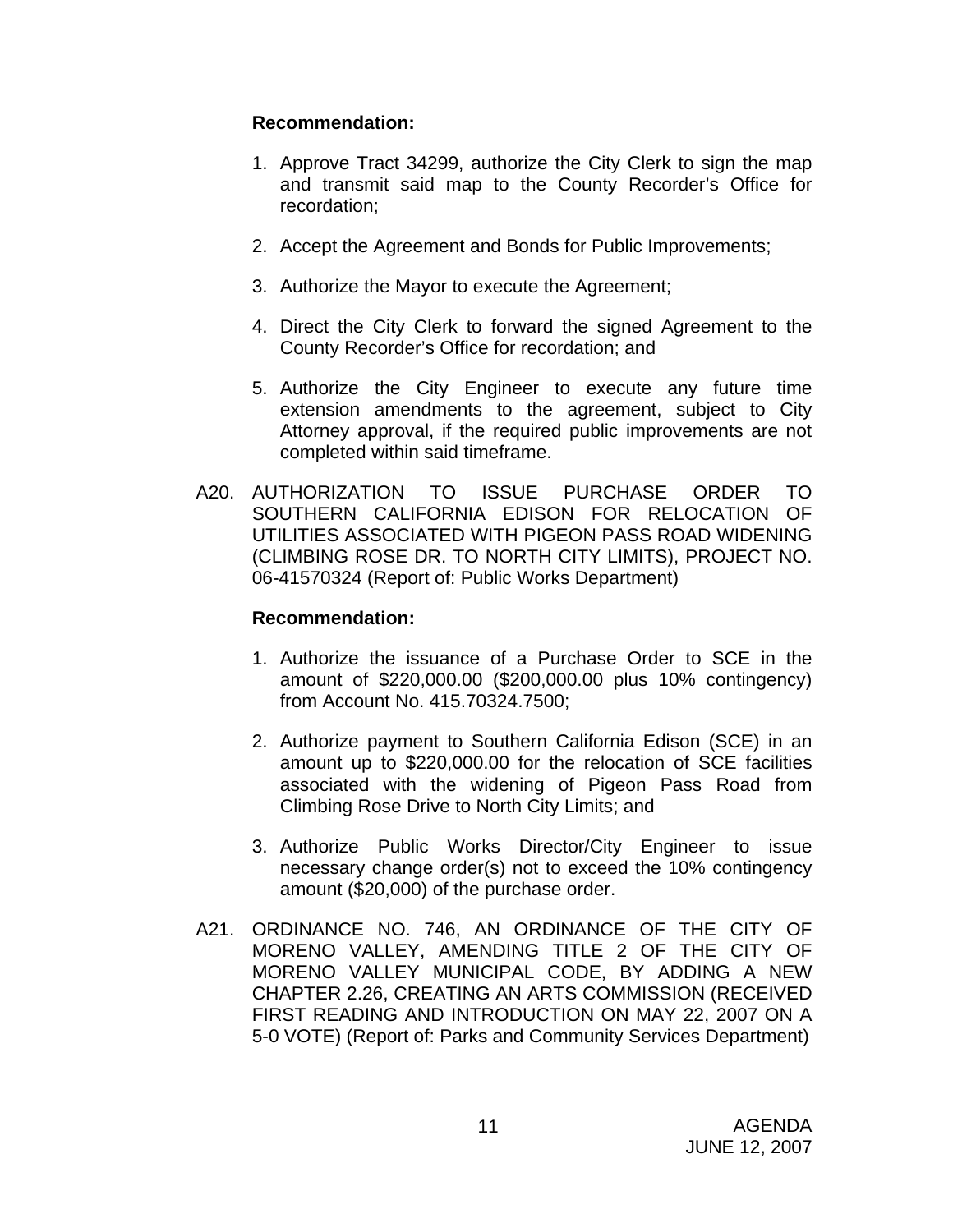**Recommendation**: Adopt Ordinance No. 746.

 An Ordinance of the City of Moreno Valley, Amending Title 2 of the City of Moreno Valley Municipal Code, by Adding a New Chapter 2.26 Creating an Arts Commission

A22. PA02-0120 KITCHING STREET – REDUCE FAITHFUL PERFORMANCE BOND AND ADOPT THE RESOLUTION AUTHORIZING ACCEPTANCE OF THE PUBLIC IMPROVEMENTS AS COMPLETE AND ACCEPTING THE PORTIONS OF KITCHING STREET AND GLOBE STREET ASSOCIATED WITH THE PROJECT INTO THE CITY'S MAINTAINED STREET SYSTEM, DEVELOPER – INDUSTRIAL DEVELOPMENT INTERNATIONAL, INC. IRVINE, CA 92612 (Report of: Public Works Department)

## **Recommendation**:

1. Adopt Resolution No. 2007-64 authorizing the acceptance of the public improvements for PA02-0120 Kitching Street as complete and accepting the portions of Kitching Street and Globe Street associated with the project into the City's maintained street system;

## Resolution No. 2007-64

 A Resolution of the City Council of the City of Moreno Valley, California, Authorizing the Acceptance of the Public Improvements as Complete Within PA02-0120 Kitching Street, and Accepting the Portions of Kitching Street and Globe Street Associated with the Project into the City's Maintained Street System

 2. Authorize the City Engineer to execute the 90% reduction to the Faithful Performance Bond, exonerate the Material and Labor Bond in 90 days if there are no stop notices or liens on file with the City Clerk, and exonerate the final 10% of the Faithful Performance Bond in one year when all clearances are received.

A23. THIRD AMENDMENT TO AGREEMENT FOR PROFESSIONAL CONSULTANT SERVICES FOR DESIGN OF PAVEMENT REHABILITATION FOR HEACOCK STREET AND FREDERICK STREET/PIGEON PASS ROAD, PROJECT NO. 06-12567425 (Report of: Public Works Department)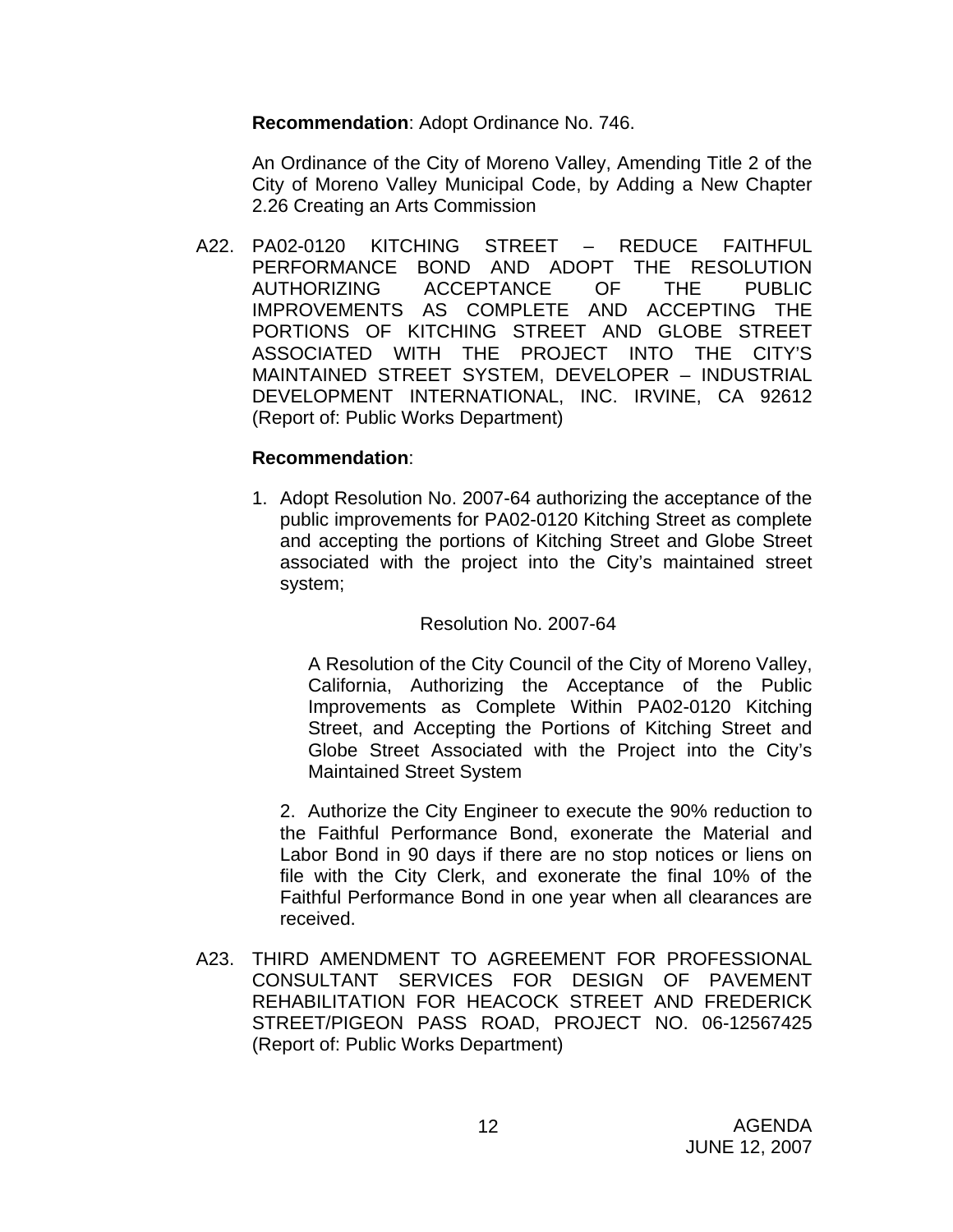## **Recommendation**:

- 1. Authorize the City Manager to execute the Third Amendment to Agreement for Professional Consultant Services with AEI-CASC Engineering;
- 2. Authorize an increase in the Purchase Order to AEI-CASC Engineering, Inc. in the amount of \$56,980 (\$51,800 proposed additional fees plus \$5,180 for a 10% contingency) when the Third Amendment to Agreement has been signed by all parties (Account No. 125.67425); and
- 3. Authorize the City Engineer to execute any subsequent related minor amendments to the Agreement for Professional Consultant Services with AEI-CASC Engineering, up to but not exceeding the Purchase Order contingency balance in the amount of \$5,180, subject to approval of City Attorney.
- A24. THIRD AMENDMENT TO AGREEMENT FOR PROFESSIONAL CONSULTANT SERVICES WITH VANDERHAWK CONSULTING FOR THE PAVEMENT MANAGEMENT PROGRAM UPDATE, PROJECT NO. 05-12567121 (Report of: Public Works Department)

- 1. Approve the Third Amendment to Agreement for Professional Consultant Services with VanderHawk Consulting (VanderHawk), 7556 Gibraltar Street, Suite 202, Carlsbad, CA 92009 to provide Professional Consultant Services;
- 2. Authorize the City Manager to execute the Amendment to Agreement for Professional Consultant Services with VanderHawk;
- 3. Authorize the City Manager to increase the Purchase Order to VanderHawk for Phase I of the project by the amount of \$66,980, for a total contract not to exceed \$111,870, when the Third Amendment to Agreement for Professional Consultant Services has been signed by all parties (Account No. 125.67121); and
- 4. Authorize the City Manager to increase the Purchase Order to VanderHawk for Phase II of the project, pending City Council approval of the Fiscal Year 2007-2008 Operating Budget, by the amount of \$31,780, for a total contract not to exceed \$143,650 (Account No. 125.54150).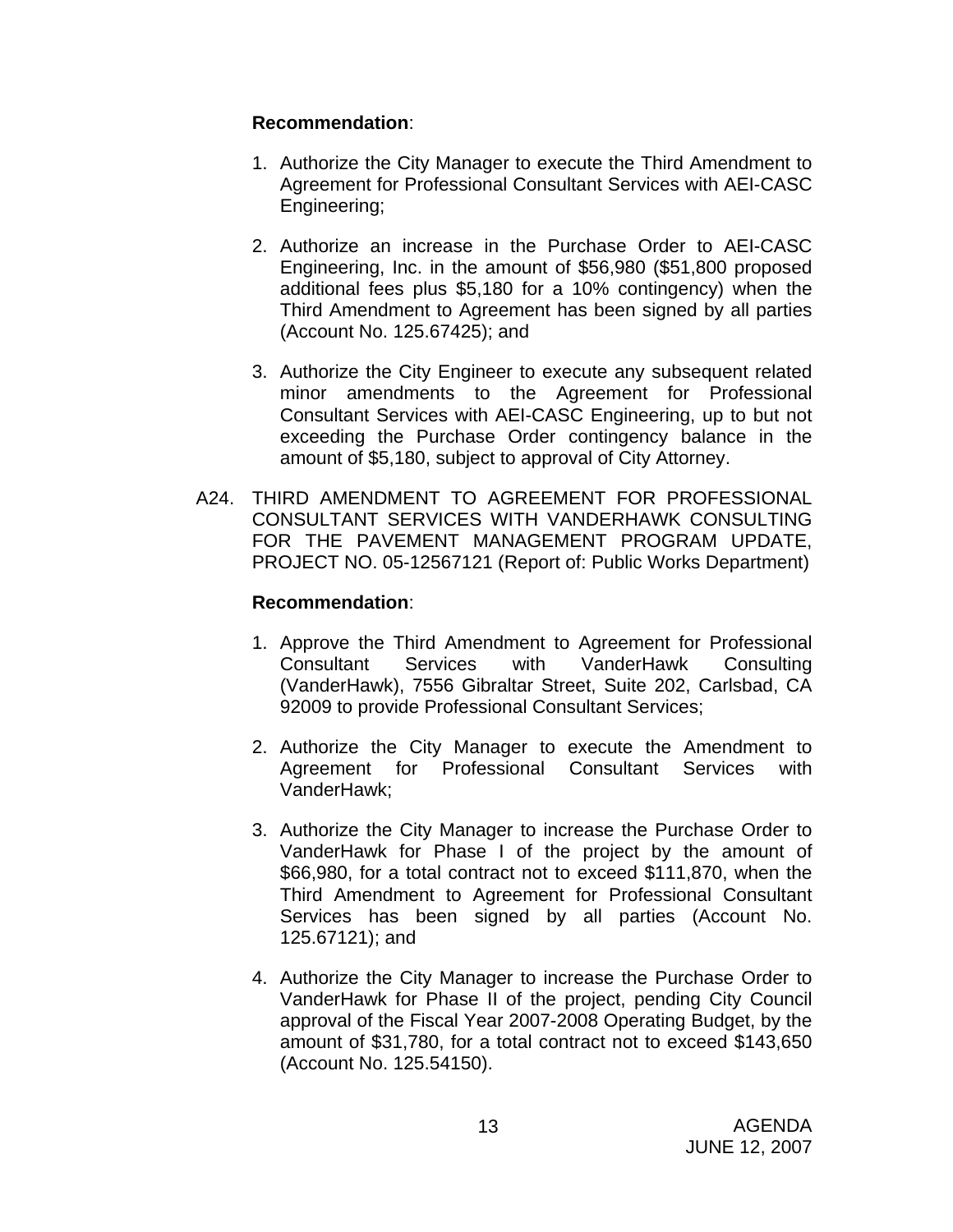A25. MINUTES – SPECIAL MEETING OF MAY 15, 2007 (Report of: City Clerk's Department)

**Recommendation**: Approve as submitted.

A26. MINUTES – REGULAR MEETING OF MAY 22, 2007 (Report of: City Clerk's Department)

**Recommendation**: Approve as submitted.

A27. REQUEST AUTHORIZATION TO TERMINATE THE CONSTRUCTION CONTRACT FOR THE INDIAN STREET AND CACTUS AVENUE INTERSECTION AND STORM DRAIN IMPROVEMENTS, PROJECT NO. 03-12567123 (Report of: Public Works Department)

#### **Recommendation**:

- 1. Authorize the Public Works Director/City Engineer to terminate the construction contract for the Indian Street and Cactus Avenue Intersection and Storm Drain Improvements with SCW Contracting Corporation (SCW), 2525 North Old Highway 395, Fallbrook, CA 92028, due to breach and abandonment of the contract; and
- 2. Authorize the City Clerk to advertise the project for construction bids.
- A28. 2007 LEGISLATIVE UPDATE (Report of: Assistant to the City Manager)

**Recommendation**: Receive and file the informational report.

A29. AUTHORIZATION TO AWARD THE CONSTRUCTION CONTRACT FOR PRECISE GRADING IMPROVEMENTS FOR THE MORENO VALLEY SUBSTATION AND SWITCH YARD, PROJECT NO. 06-60161026 (Report of: Public Works Department)

- 1. Adopt the plans and specifications for the Precise Grading Improvements that are on file in the Office of the City Engineer;
- 2. Award the construction contract for the Precise Grading Improvements for the Moreno Valley Substation and Switch Yard to Road Builders, Inc. 38040 Borel Road, Murrieta, CA, the lowest responsible bidder;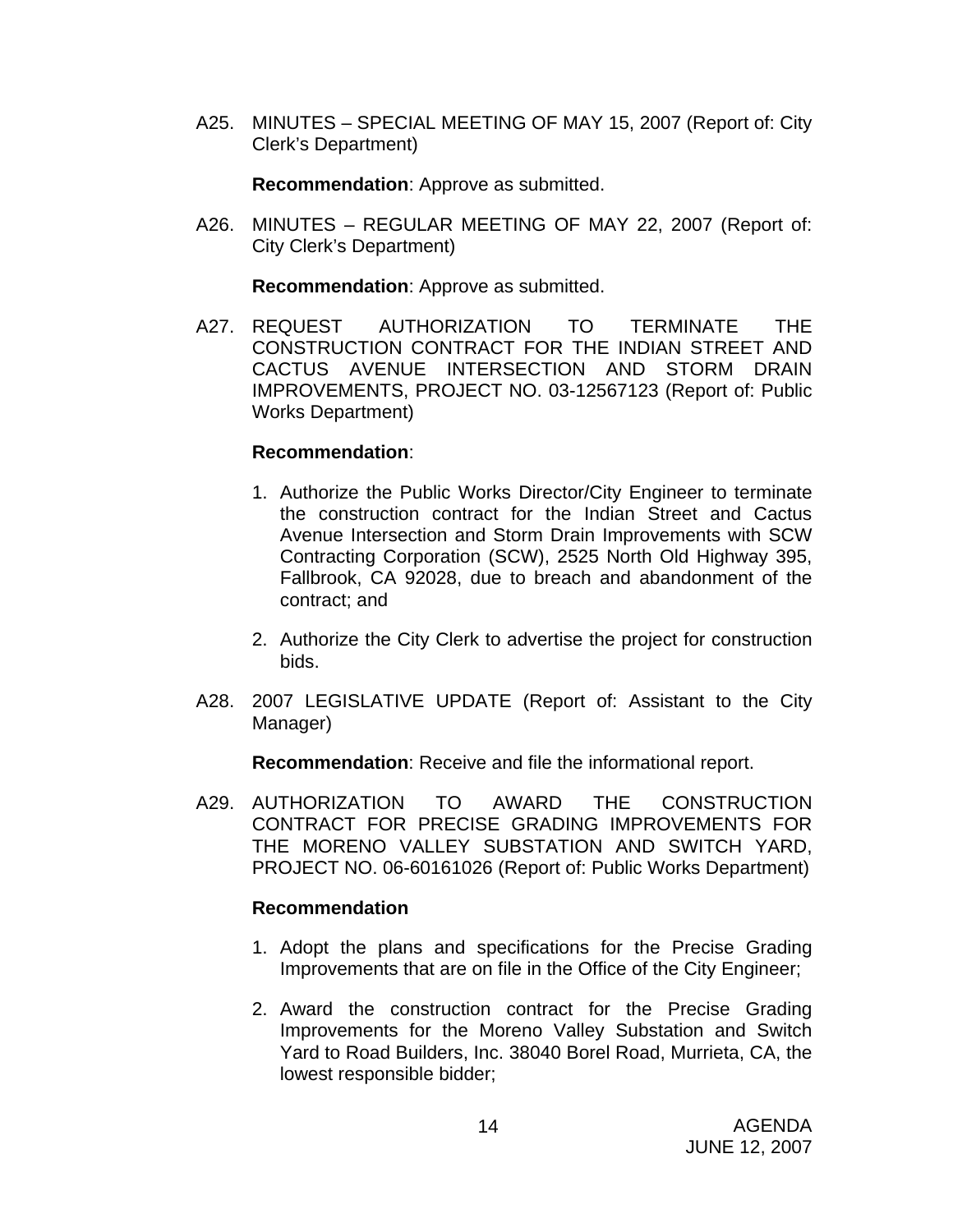- 3. Authorize the Mayor to execute a contract with Road Builders, Inc.;
- 4. Authorize the issuance of a Purchase Order to Road Builders, Inc. in the amount of \$382,718.00 (\$347,925.00 base bid amount plus 10% contingency) when the contract has been signed by all parties (Account No. 06-60161026.7200); and
- 5. Authorize the City Engineer to execute any subsequent change orders to the contract with Road Builders, Inc., up to but not to exceed the Purchase Order contingency authorized for the base bid amount of \$34,793.00.

## **B. CONSENT CALENDAR** - **COMMUNITY SERVICES DISTRICT**

- B1. ORDINANCES READING BY TITLE ONLY Recommendation: Waive reading of all Ordinances.
- B2. MINUTES SPECIAL MEETING OF MAY 15, 2007 (Report of: City Clerk's Department)

**Recommendation**: Approve as submitted.

B3. MINUTES – REGULAR MEETING OF MAY 22, 2007 (Report of: City Clerk's Department)

**Recommendation**: Approve as submitted.

B4. AMENDMENT TO AGREEMENT – PROJECT NO. D-SG1-W/05 – MAINTENANCE OF PARKWAY LANDSCAPING AND IRRIGATION (Report of: Public Works Department)

## **Recommendation:**

- 1. Approve the Amendment to Agreement for MVCSD Project D-SG1-W/05 to extend the term of the agreement for an additional one-year period;
- 2. Authorize the President of the MVCSD Board to execute said Amendment with Charles T. Andrews, dba CTAI Pacific Greenscape, Inc., of Murrieta, California; and
- 3. Authorize the Purchasing Division Manager, at the start of Fiscal Year 2007/08 to issue open purchase orders to CTAI Pacific Greenscape, Inc., in the amounts of:

a.) One Hundred Two Thousand Four Hundred Eleven Dollars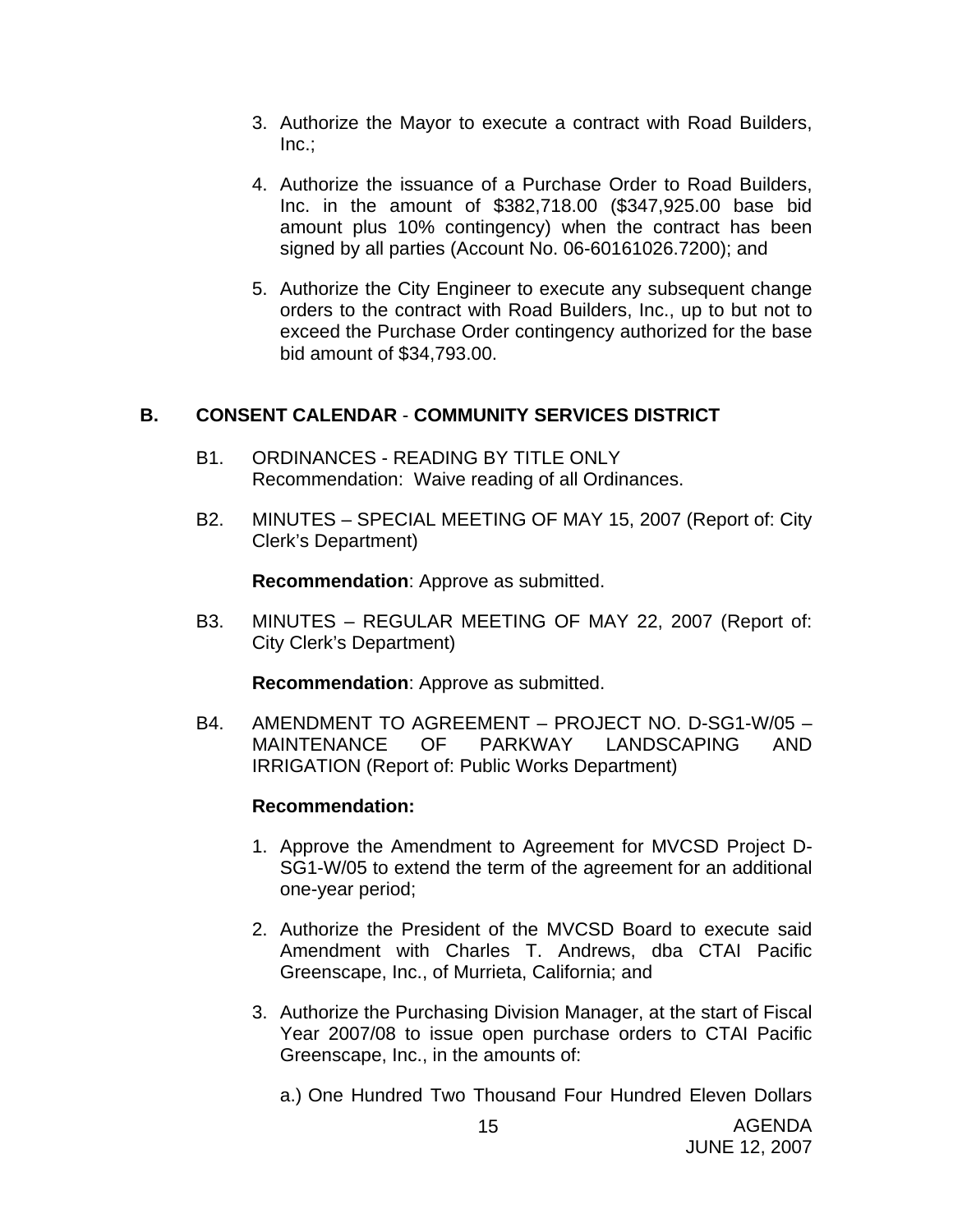and 22/100 (\$102,411.22) for twelve months of Base Maintenance Services; and

 b.) Ten Thousand One Hundred Dollars and 00/100 (\$10,100.00) for anticipated Additional Work per Section 3., paragraph d. of the Agreement.

B5. NOTICE OF COMPLETION AND ACCEPTANCE OF THE AQUEDUCT BIKE TRAIL AND LANDSCAPING IMPROVEMENTS FROM JOHN F. KENNEDY DRIVE TO PAN AM BOULEVARD, PROJECT NOS. 02-46165321 AND 98-92492 (Report of: Public Works Department)

#### **Recommendation**:

- 1. Ratify Contract Change Order Nos. 1, 2, 3, 4, 5 and 6 (Final) for the Aqueduct Bike Trail Project (Project Nos. 02-46165321 and 98-92492);
- 2. Accept the work as complete for the Aqueduct Bike Trail Project constructed by Pacific Hydrotech Corporation (Pacific Hydrotech), 314 E. 3<sup>rd</sup> Street, Perris, California 92570;
- 3. Direct the City Clerk to record the Notice of Completion within ten (10) calendar days at the office of the County Recorder of Riverside County, as required by Section 3093 of the California Civil Code;
- 4. Authorize the Director of Finance to release the retention to Pacific Hydrotech Corporation thirty-five (35) calendar days after the date of recordation of the Notice of Completion, if no claims are filed against the project; and
- 5. Accept the improvements into the City's maintained park system.
- B6. AUTHORIZATION TO AWARD CONSTRUCTION CONTRACT AND PURCHASE OF EQUIPMENT FOR MORENO VALLEY COMMUNITY PARK SOCCER FIELD IMPROVEMENTS, PROJECT NO. 06-46165325 (Report of: Public Works Department)

- 1. Adopt plans and specifications for Moreno Valley Community Park Soccer Field Renovation Site Improvements, Project No. 06-46165325;
- 2. Approve the modified project budget and funding plan for the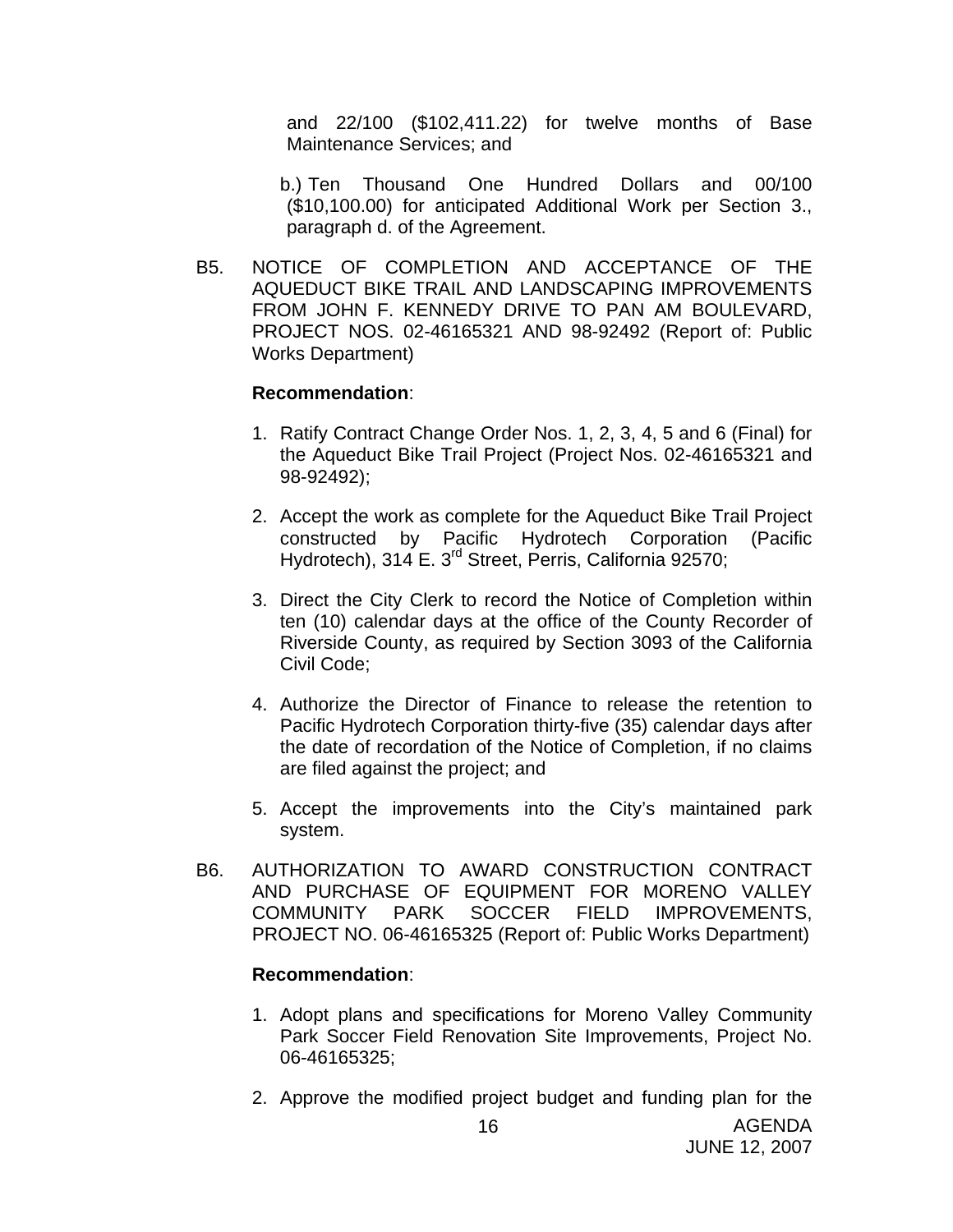Community Park Soccer Field Renovation project;

- 3. Award the construction contract for Moreno Valley Community Park Soccer Field Renovation Site Improvements, Project No. 06-46165325 to Los Angeles Engineering, Inc., the lowest responsible bidder;
- 4. Authorize the City Manager to execute a contract agreement with Los Angeles Engineering, Inc.; and
- 5. Authorize the issuance of a Purchase Order for Los Angeles Engineering, Inc., in the amount of \$4,577,373 (the bid amount plus 10% contingency) for Moreno Valley Community Park Soccer Field Renovation Site Improvements, Project No. 06- 46165325 (Account No. 461.65325).
- 6. Authorize the Public Works Director/City Engineer to execute any subsequent related minor change orders to the contract with Los Angeles Engineering, Inc. up to, but not exceeding, the contingency amount of \$416,125, subject to the approval of the City Attorney.
- 7. Authorize the Parks and Community Services Director to initiate purchase orders for the direct purchase of the project's new sports field lighting, security lighting, irrigation pump, and synthetic turf grooming equipment for the total not to exceed amount of \$500,400, subject to the approval of the City Manager and City Attorney (Account No. 461.65325).
- B7. AUTHORIZATION TO CLOSE PUBLIC STREETS FOR THE INDEPENDENCE DAY FESTIVITIES ON WEDNESDAY, JULY 4, 2007 (Parks and Community Services)

- 1. Authorize the closure of the following streets between the hours of 7:00 a.m. and 12:00 noon for the purpose of conducting the Fourth of July Parade scheduled to take place on July 4, 2007.
	- a. TownGate Boulevard between Frederick Street, Eucalyptus Avenue and Memorial Way;
	- b. Frederick Street between Centerpointe Drive and Cactus Avenue;
	- c. Cottonwood Avenue between Pan Am Boulevard and Dunhill Drive:
	- d. Eucalyptus Avenue between Pan Am Boulevard and Kochi Drive;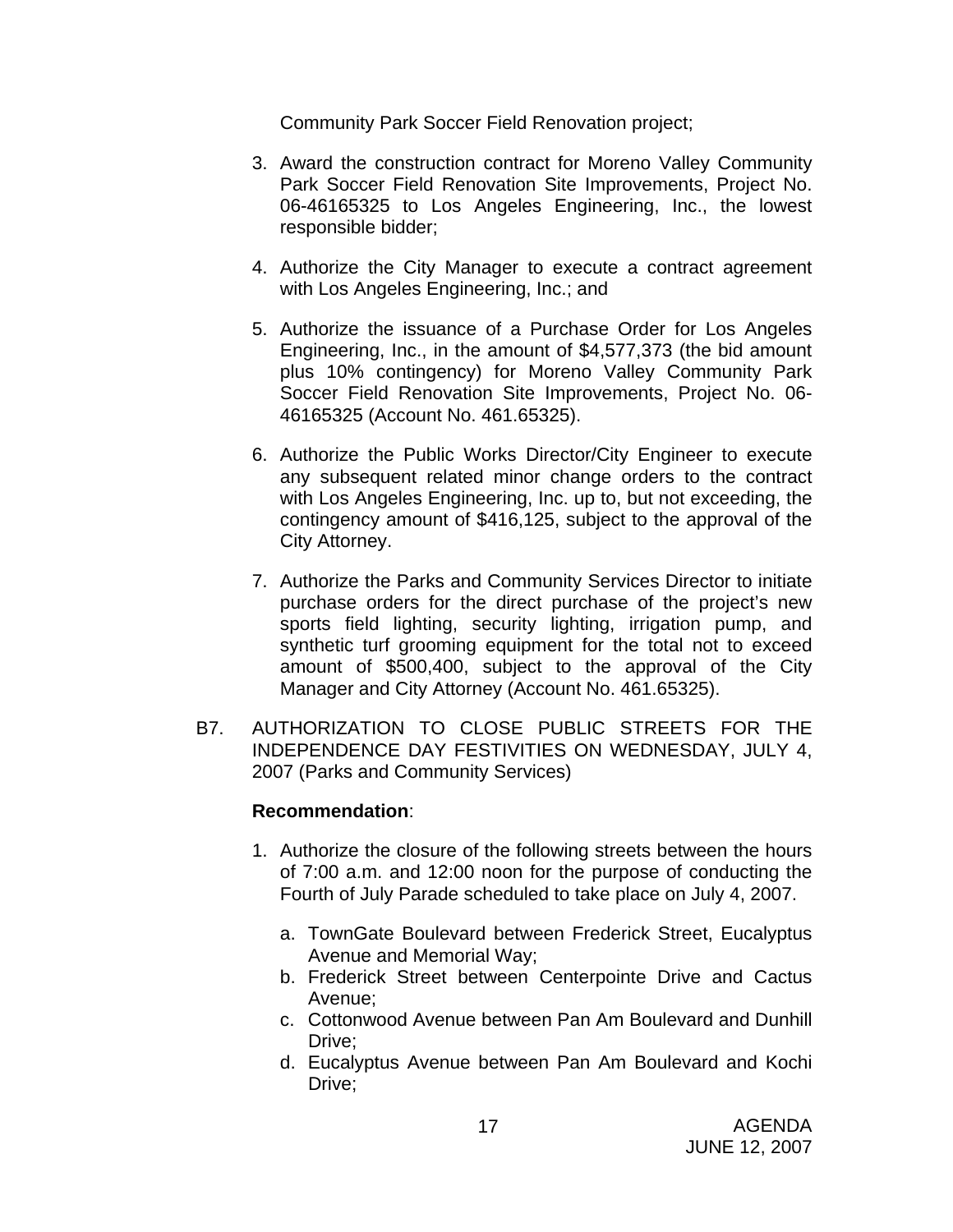- e. Dracaea Avenue between Pan Am Boulevard and Kochi Drive;
- f. Atlantic Circle east of Frederick Street;
- g. Brabham Street between Frederick Street and Andretti Street:
- h. TownGate Boulevard between Frederick Street and Heritage Way;
- i. Bay Avenue between Kristina Court and Courage Street;
- j. Alessandro Boulevard between Chagall Court and Elsworth Street;
- k. Resource Way between Frederick Street and Corporate Way;
- l. Corporate Way between Calle San Juan de Los Lagos and Resource Way;
- m. Calle San Juan de Los Lagos between Frederick Street and Veterans Way;
- n. Veterans Way between Cactus Avenue and Alessandro Boulevard;
- o. New Hope between Veterans Way and Elsworth; and
- p. Heritage Way between TownGate Boulevard and Town Circle.
- 2. Authorize the closure of the following streets to through traffic, to remain open only to residents, between the hours of 11:00 a.m. and 9:00 p.m. for the purpose of conducting the Fourth of July Festival and Fireworks Program scheduled to take place on July 4, 2007.
	- a. Petaluma Avenue between Napa Valley and Morrison Street;
	- b. Napa Valley between Dracaea Avenue and Petaluma Avenue;
	- c. Lakeport Drive at Cottonwood Avenue;
	- d. Burney Pass Drive between Cottonwood Avenue and Dracaea Avenue;
	- e. Rockport Drive between Yuba Pass Road and Morrison Street;
	- f. Dracaea Avenue between Morrison Street and Nason Street;
	- g. Letterman Street at Cottonwood Avenue;
	- h. Athletics Drive at Cottonwood Avenue; and
	- i. Mascot Lane at Dracaea Avenue.

The streets closed to through traffic are to prevent overflow parking from the fireworks program into residential areas. Also, for a short period and immediately following the fireworks display, staff recommends that the City Council authorize one-way traffic on various streets in the vicinity of Morrison Park as directed by the Moreno Valley Police Department.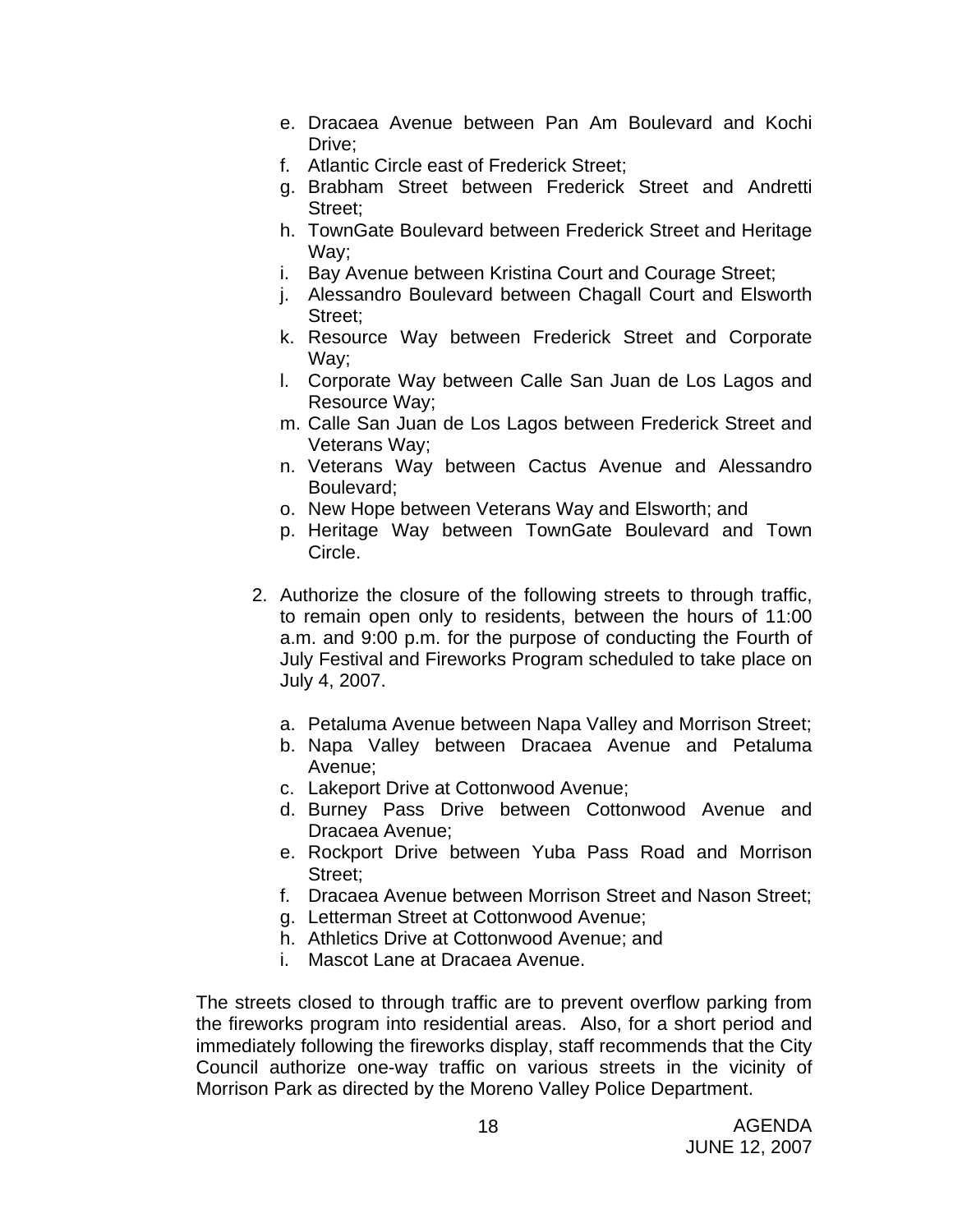## **C. CONSENT CALENDAR** - **COMMUNITY REDEVELOPMENT AGENCY**

- C1. ORDINANCES READING BY TITLE ONLY Recommendation: Waive reading of all Ordinances.
- C2. MINUTES SPECIAL MEETING OF MAY 15, 2007 (Report of: City Clerk's Department)

**Recommendation**: Approve as submitted.

C3. MINUTES – REGULAR MEETING OF MAY 22, 2007 (Report of: City Clerk's Department)

**Recommendation**: Approve as submitted.

## **D. CONSENT CALENDAR** - **BOARD OF LIBRARY TRUSTEES**

- D1. ORDINANCES READING BY TITLE ONLY Recommendation: Waive reading of all Ordinances.
- D2. MINUTES SPECIAL MEETING OF MAY 15, 2007 (Report of: City Clerk's Department)

**Recommendation**: Approve as submitted.

D3. MINUTES – REGULAR MEETING OF MAY 22, 2007 (Report of: City Clerk's Department)

**Recommendation**: Approve as submitted.

## **E. PUBLIC HEARINGS**

Questions or comments from the public on a Public Hearing matter are limited to five minutes per individual and must pertain to the subject under consideration.

 Those wishing to speak should complete and submit a GOLDENROD speaker slip to the Bailiff.

E1. PUBLIC HEARING REGARDING MAIL BALLOT PROCEEDINGS FOR TENTATIVE TRACT 34299 – BALLOTED ITEM: NATIONAL POLLUTANT DISCHARGE ELIMINATION SYSTEM (NPDES); TENTATIVE TRACT 32978 – BALLOTED ITEMS: NPDES AND COMMUNITY SERVICES DISTRICT (CSD) ZONE B; AND MORENO MARKETPLACE – BALLOTED ITEMS: NPDES AND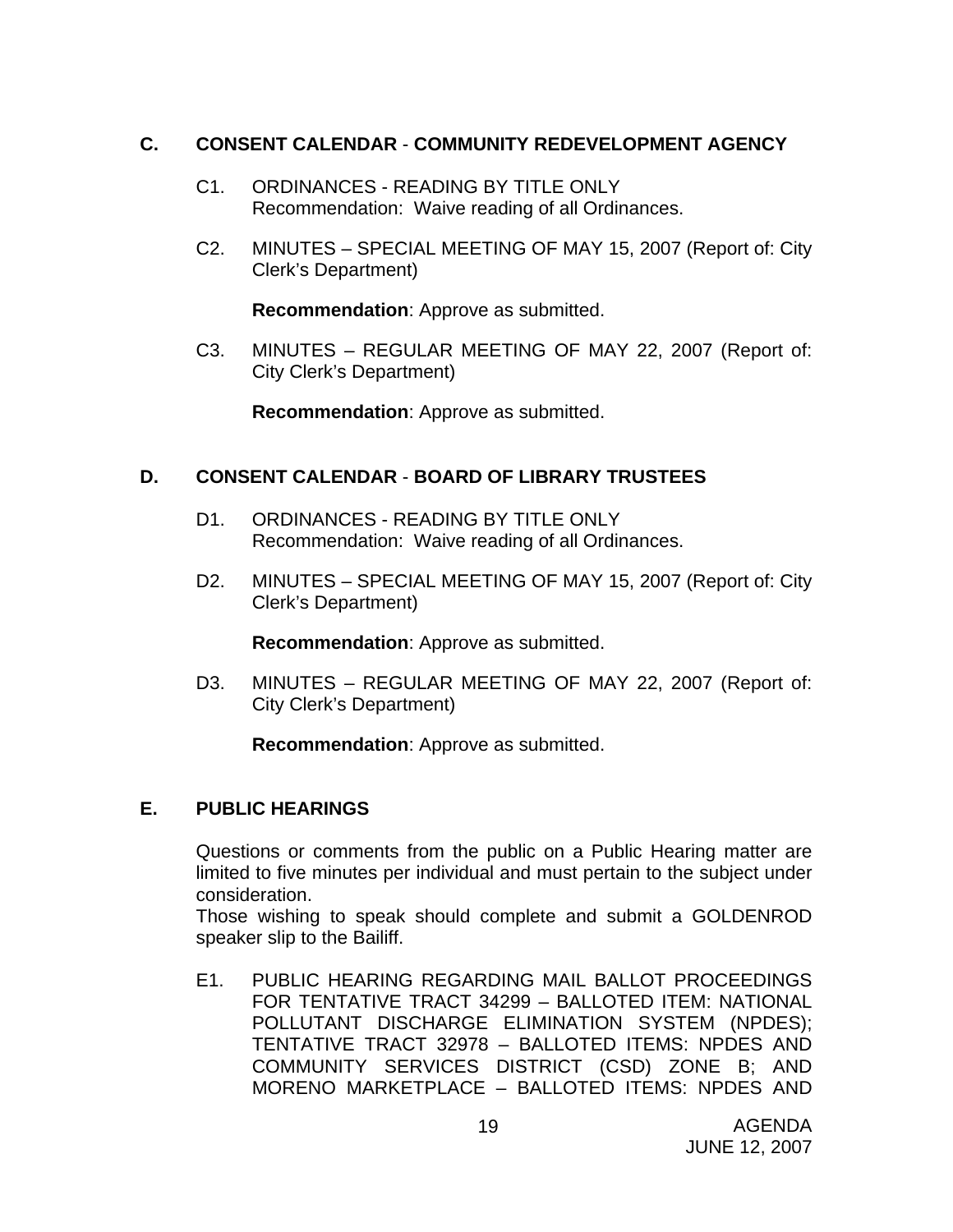CSD ZONE M (Report of: Public Works Department)

#### **Recommendation:**

1. That the Mayor and Members of the City Council, after conducting the public hearing:

 a) Tabulate the National Pollutant Discharge Elimination System (NPDES) mail ballots for Tentative Tracts 34299 and 32978 and Moreno Marketplace – Assessor Parcel Numbers (APNs) 486-250-008 and 486-250-017;

 b) Verify and accept the results of the mail ballot proceedings as identified on the Official Tally Sheet and APN listing;

 c) Receive and file with the City Clerk's Office the accepted Official Tally Sheet and APN listing; and

 d) If approved, authorize and impose the NPDES maximum residential regulatory rate to Tentative Tracts 34299 and 32978 and the NPDES maximum commercial/industrial regulatory rate to Moreno Marketplace – APNs 486-250-008 and 486-250-017.

2. That the President and Members of the Board of Directors of the Moreno Valley CSD, after conducting the public hearing:

> a) Tabulate the CSD mail ballots for Tentative Tracts 34299 and 32978;

> b) Verify and accept the results of the mail ballot proceedings as identified on the Official Tally Sheet and APN listing;

> c) Receive and file with the City Clerk's Office the accepted Official Tally Sheet and APN listing; and

> d) If approved, authorize and impose the CSD Zone B parcel charge to Tentative Tract 32978 and CSD Zone M parcel charge to Moreno Marketplace – APNs 486-250-008 and 486-250-017.

E2. PUBLIC HEARING REGARDING THE NATIONAL POLLUTANT DISCHARGE ELIMINATION SYSTEM (NPDES) REGULATORY RATE SCHEDULE FOR NEW RESIDENTIAL AND COMMON INTEREST, COMMERCIAL, INDUSTRIAL AND QUASI-PUBLIC USE DEVELOPMENT PROPOSED FISCAL YEAR (FY) 2007/2008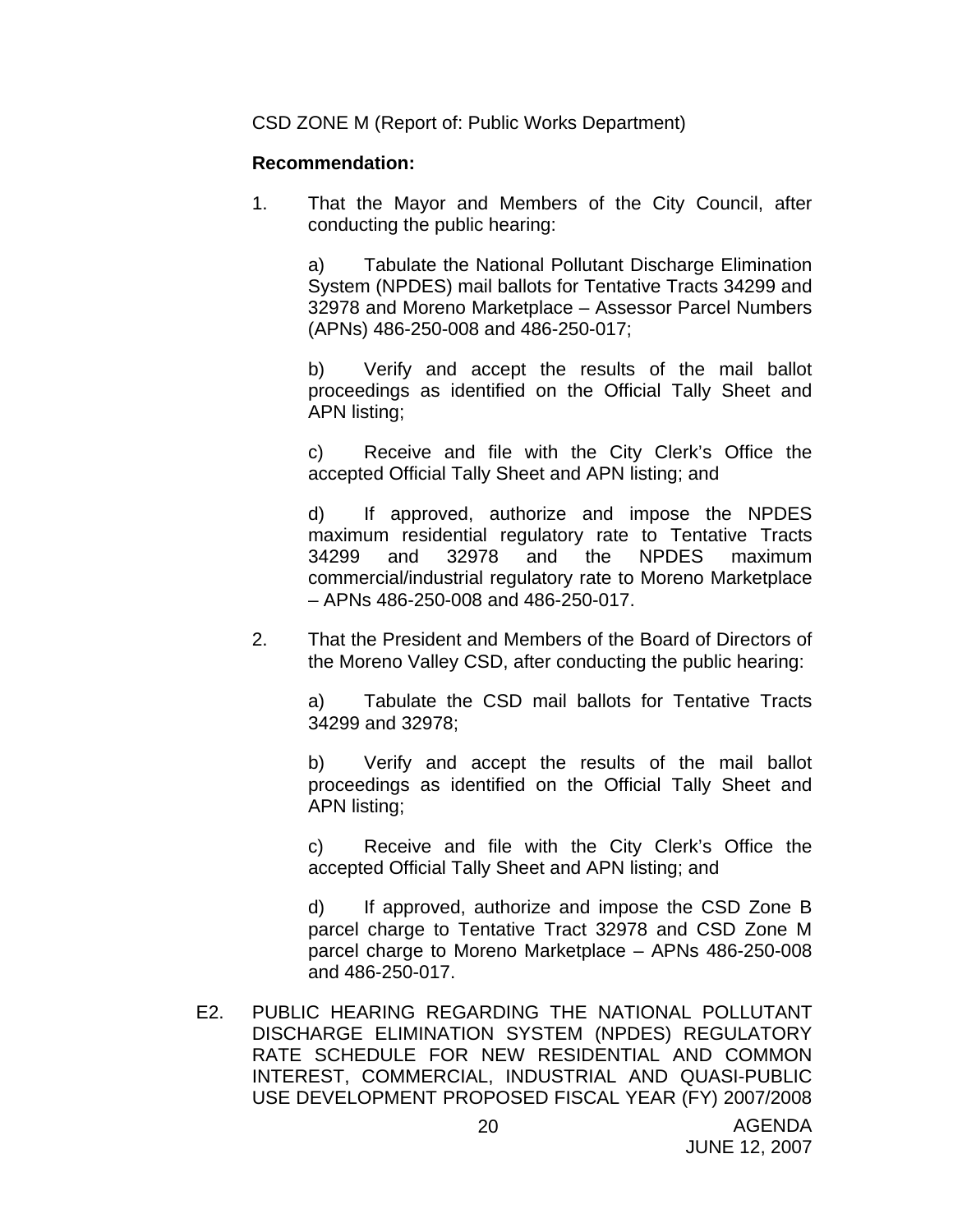ANNUAL RATES (Report of: Public Works Department)

#### **Recommendation**:

- 1. Conduct a Public Hearing to consider all objections or protests of the "NPDES Regulatory Rate Schedule for New Residential and Common Interest, Commercial, Industrial and Quasi-Public Use Development"; and
- 2. Adopt "Resolution No. 2007-65, a Resolution of the City of Moreno Valley, California, Authorizing and Approving the Levy of the National Pollutant Discharge Elimination System (NPDES) Regulatory Rate for New Residential and Common Interest, Commercial, Industrial and Quasi-Public Use Development on the County of Riverside Property Tax Roll"

#### Resolution No. 2007-65

 A Resolution of the City of Moreno Valley, California, Authorizing and Approving the Levy of the National Pollutant Discharge Elimination System (NPDES) Regulatory Rate for New Residential and Common Interest, Commercial, Industrial and Quasi-Public Use Development on the County of Riverside Property Tax Roll

E3. PROPOSED RESOLUTION OF NECESSITY TO MAKE FINDINGS AND DETERMINATIONS AND TO AUTHORIZE EMINENT DOMAIN PROCEEDINGS TO ACQUIRE NECESSARY RIGHT-OF-WAY FOR THE WIDENING OF PIGEON PASS ROAD BETWEEN CLIMBING ROSE DRIVE AND THE NORTHERN CITY LIMITS (HIDDEN SPRINGS DRIVE) PROJECT NO. 06-41570324 (Report of: Public Works Department)

- 1. Conduct hearing, allowing the property owners who have requested the right to appear and be heard. Close the hearing;
- 2. Approve and adopt the Planning Division's finding that the project is consistent with the General Plan;
- AGENDA 21 3. Approve and adopt the Planning Division's findings that the project, including each proposed easement acquisition and the adoption of the Resolution of Necessity, is within the scope of the Mitigated Negative Declaration adopted by the City Council on October 10, 2006 and that no further environmental review is required under CEQA and therefore, further environmental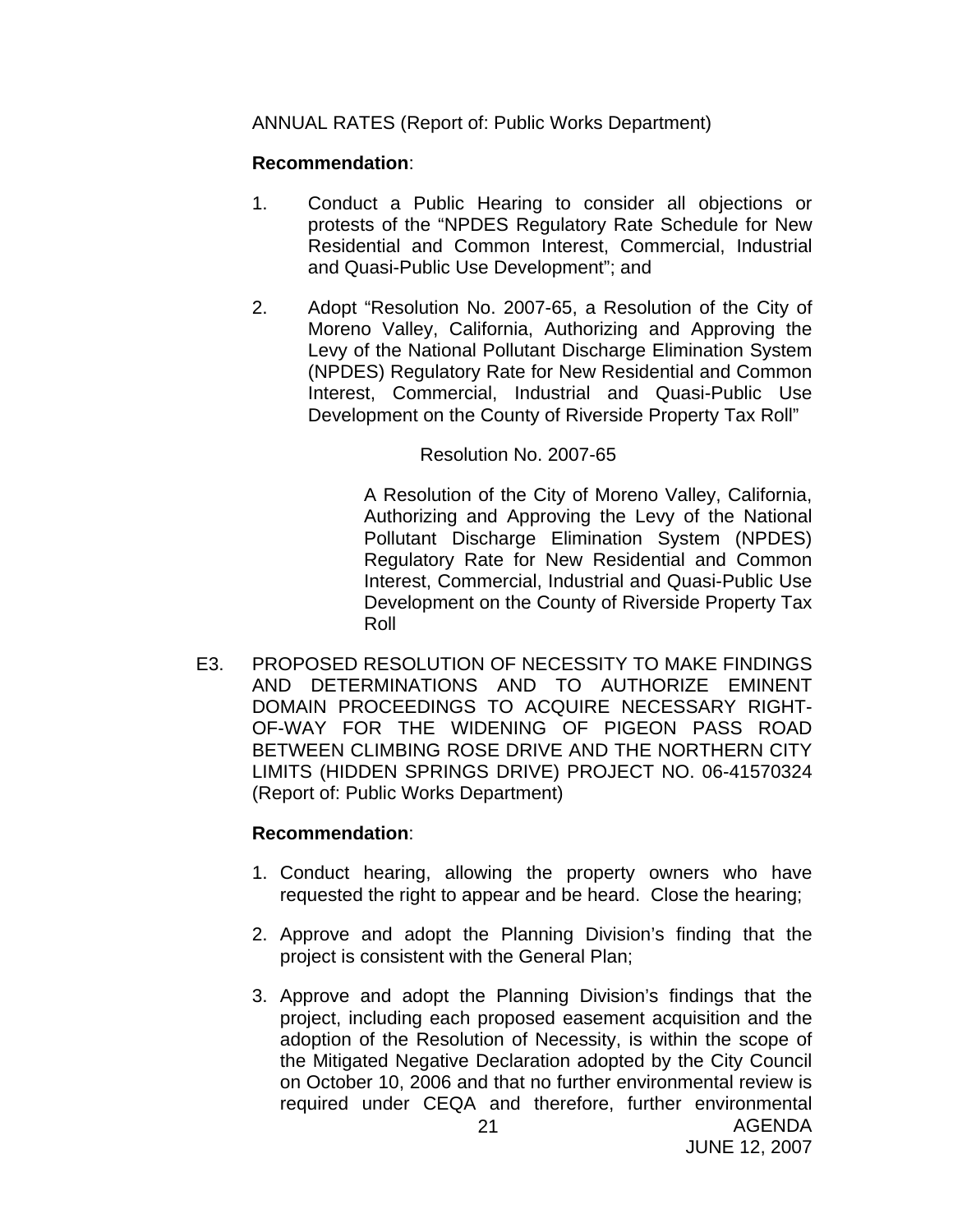documents are not required;

- 4. Find that the proposed Factual Summary to Support Findings required in the Resolution, attached to the staff's agenda report, is true and correct, as to the proposed Resolution of Necessity;
- 5. Find and determine that each of the statements, findings and facts in the proposed Resolution of Necessity is true and correct;
- 6. Adopt the Resolution of Necessity No. 2007-66, authorizing eminent domain proceedings;

## Resolution No. 2007-66

 A Resolution of the City Council of the City of Moreno Valley, California, Finding and Determining that the Public Interest and Necessity Require the Acquisition of Property for Public Street and Highway Purposes Including Related Improvements and Facilities; that the Acquisition and Taking of the Easements in the herein-described Property is Necessary for the Project; that the Project is Planned in a Manner that is most Compatible with the Greatest Public Good and the Least Private Injury; Authorizing Proceedings to be Commenced in Eminent Domain; and Authorizing the Deposit of Necessary Funds and the Payment of Necessary Expenses and Fees for Acquisition of said Property; and Authorizing Counsel to Obtain an Order for Prejudgment Possession of the Subject Property

- 7. Direct the City Attorney and/or retained counsel for the City to file appropriate action in Eminent Domain, including making applications for Orders authorizing Deposits of Probable Compensation and for Orders for Prejudgment Possession.
- E4. PUBLIC HEARING TO CONSIDER APPROVING THE CONTINUANCE OF CURRENT MORENO VALLEY COMMUNITY SERVICES DISTRICT ANNUAL PARCEL CHARGES PROPOSED FOR FISCAL YEAR 2007/2008 (Report of: Public Works Department)

**Recommendation**: That the City Council, acting in their respective capacities as President and Members of the Board of Directors of the Moreno Valley Community Services District (CSD) (the "Board") conduct a Public Hearing and: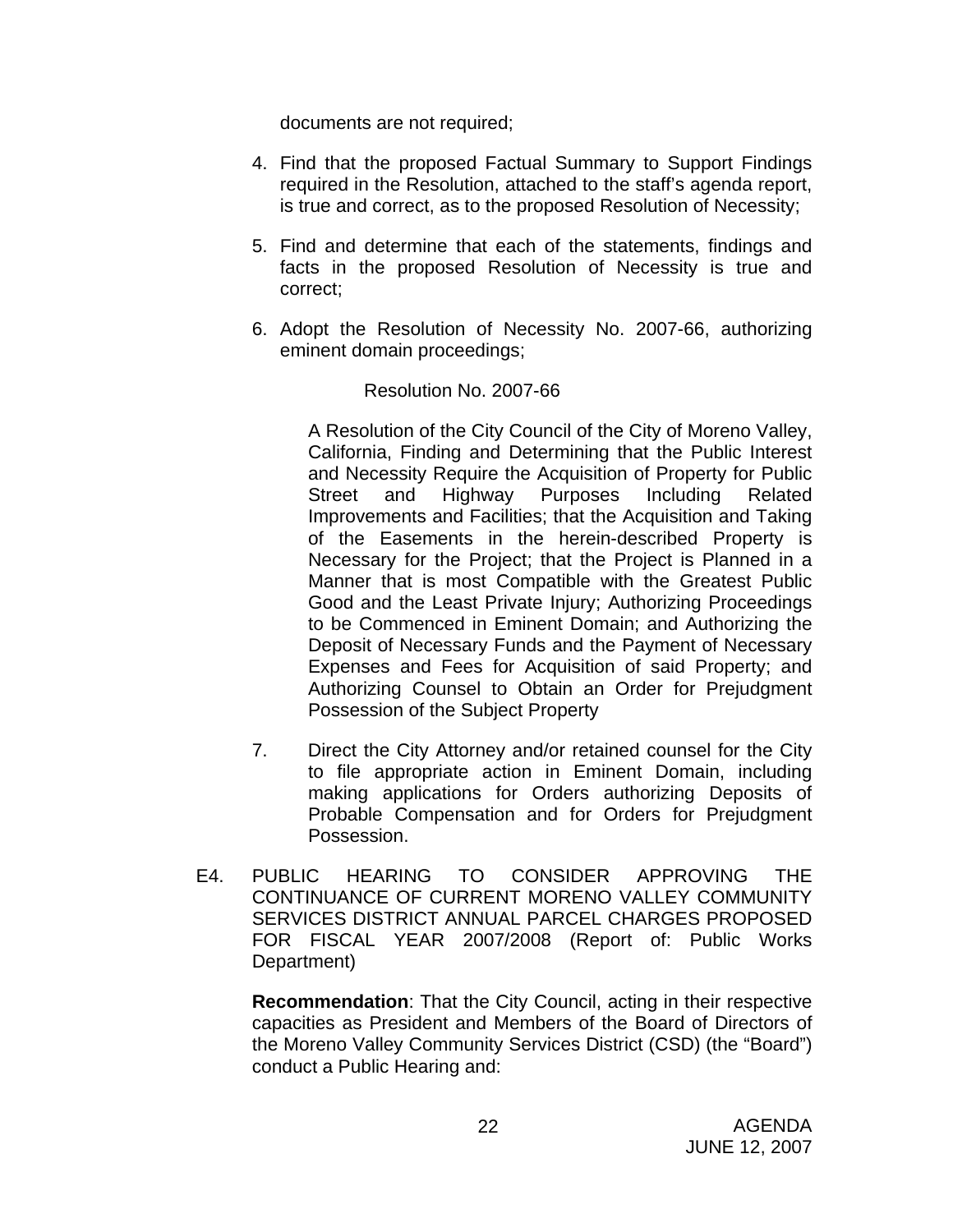1. Adopt Resolution No. CSD 2007-13 (Zone A)

## Resolution No. CSD 2007-13

 A Resolution of the Moreno Valley Community Services District of the City of Moreno Valley, California, Approving the Continuance of the Currently Approved Parcel Charge for Furnishing Improvements and Maintenance for Parks and Recreation Services During Fiscal Year 2007/2008

2. Adopt Resolution No. CSD 2007-14 (Zone B)

## Resolution No. CSD 2007-14

 A Resolution of the Moreno Valley Community Services District of the City of Moreno Valley, California, Approving the Continuance of the Currently Approved Parcel Charge for Furnishing Improvements and Maintenance for Residential Street Lighting Services During Fiscal Year 2007-2008

3. Adopt Resolution No. CSD 2007-15 (Zone C)

Resolution No. CSD 2007-15

 A Resolution of the Moreno Valley Community Services District of the City of Moreno Valley, California, Approving the Continuance of the Currently Approved Parcel Charge for Furnishing Improvements and Maintenance for Intersection and Arterial Street Lighting Services During Fiscal Year 2007/2008

4. Adopt Resolution No. CSD 2007-16 (Zone D)

Resolution No. CSD 2007-16

 A Resolution of the Moreno Valley Community Services District of the City of Moreno Valley, California, Approving the Continuance of the Currently Approved Parcel Charge for Furnishing Parkway Landscape Improvement and Maintenance Services During Fiscal Year 2007/2008

5. Adopt Resolution No. CSD 2007-17 (Zone E)

Resolution No. CSD 2007-17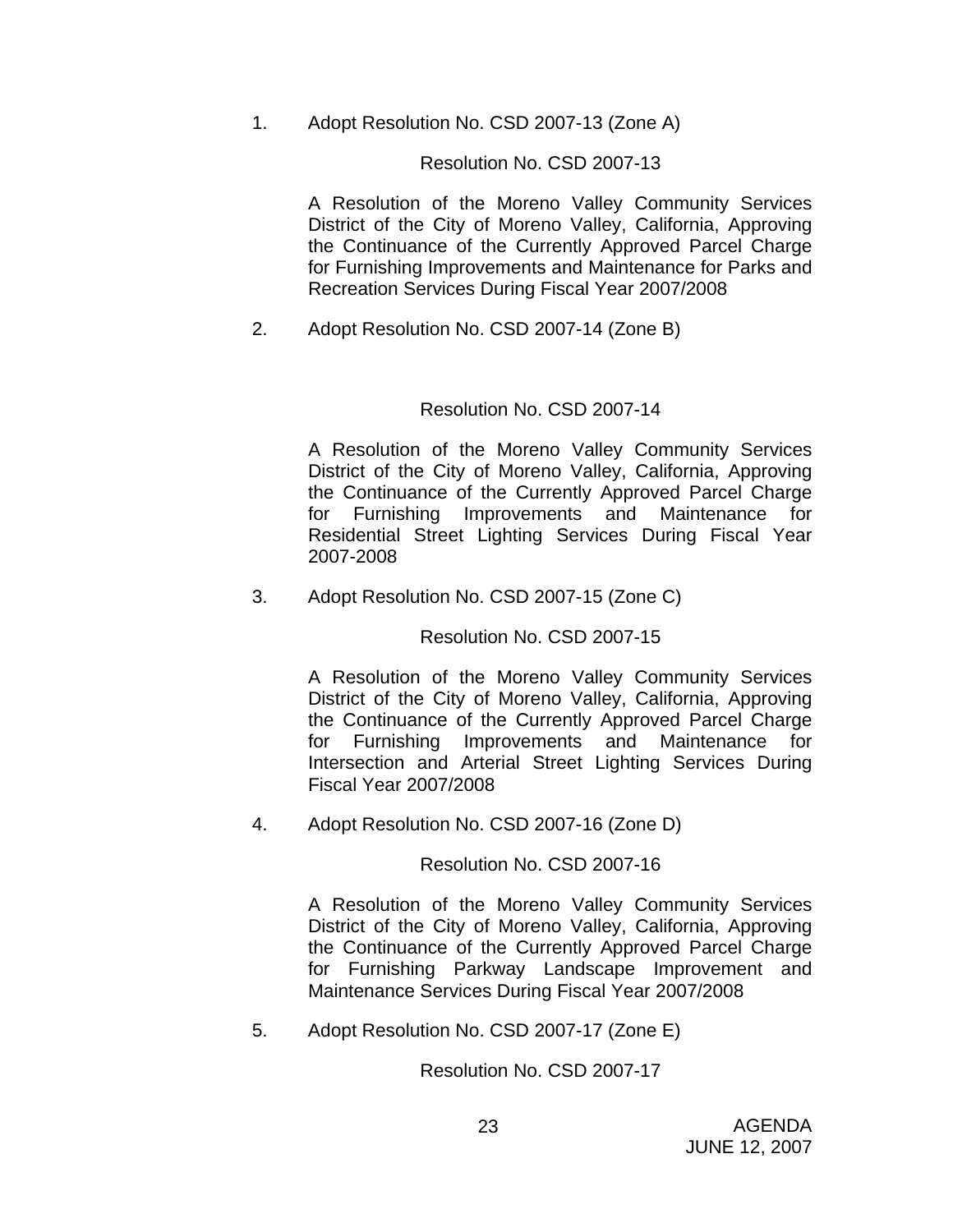A Resolution of the Moreno Valley Community Services District of the City of Moreno Valley, California, Approving the Continuance of the Currently Approved Parcel Charge for Furnishing High-Service-Level Parkway Landscape Improvement and Maintenance Services During Fiscal Year 2007/2008

6. Adopt Resolution No. CSD 2007-18 (Zone E-1A)

## Resolution No. CSD 2007-18

 A Resolution of the Moreno Valley Community Services District of the City of Moreno Valley, California, Approving the Continuance of the Currently Approved Parcel Charge for Furnishing Zone E-1A Renaissance Park – Walls/Internal Parkway Landscape Maintenance Services During Fiscal Year 2007/2008

7. Adopt Resolution No. CSD 2007-19 (Zone E-3A)

## Resolution No. CSD 2007-19

 A Resolution of the Moreno Valley Community Services District of the City of Moreno Valley, California, Approving the Continuance of the Currently Approved Parcel Charge for Providing Zone E-3A (Lasselle Powerline Parkway – Walls/Internal Parkway Landscape Maintenance) Services During Fiscal Year 2007/2008

8. Adopt Resolution No. CSD 2007-20 (Zone E-4A)

Resolution No. CSD 2007-20

 A Resolution of the Moreno Valley Community Services District of the City of Moreno Valley, California, Approving the Continuance of the Currently Approved Parcel Charge for Providing Zone E-4A (Daybreak Development – Internal Parkway Landscape Maintenance) Services During Fiscal Year 2007/2008

9. Adopt Resolution No. CSD 2007-21 (Zone M)

## Resolution No. CSD 2007-21

 A Resolution of the Moreno Valley Community Services District of the City of Moreno Valley, California, Approving the Continuance of the Currently Approved Zone M Parcel Charge Calculation for Furnishing Commercial/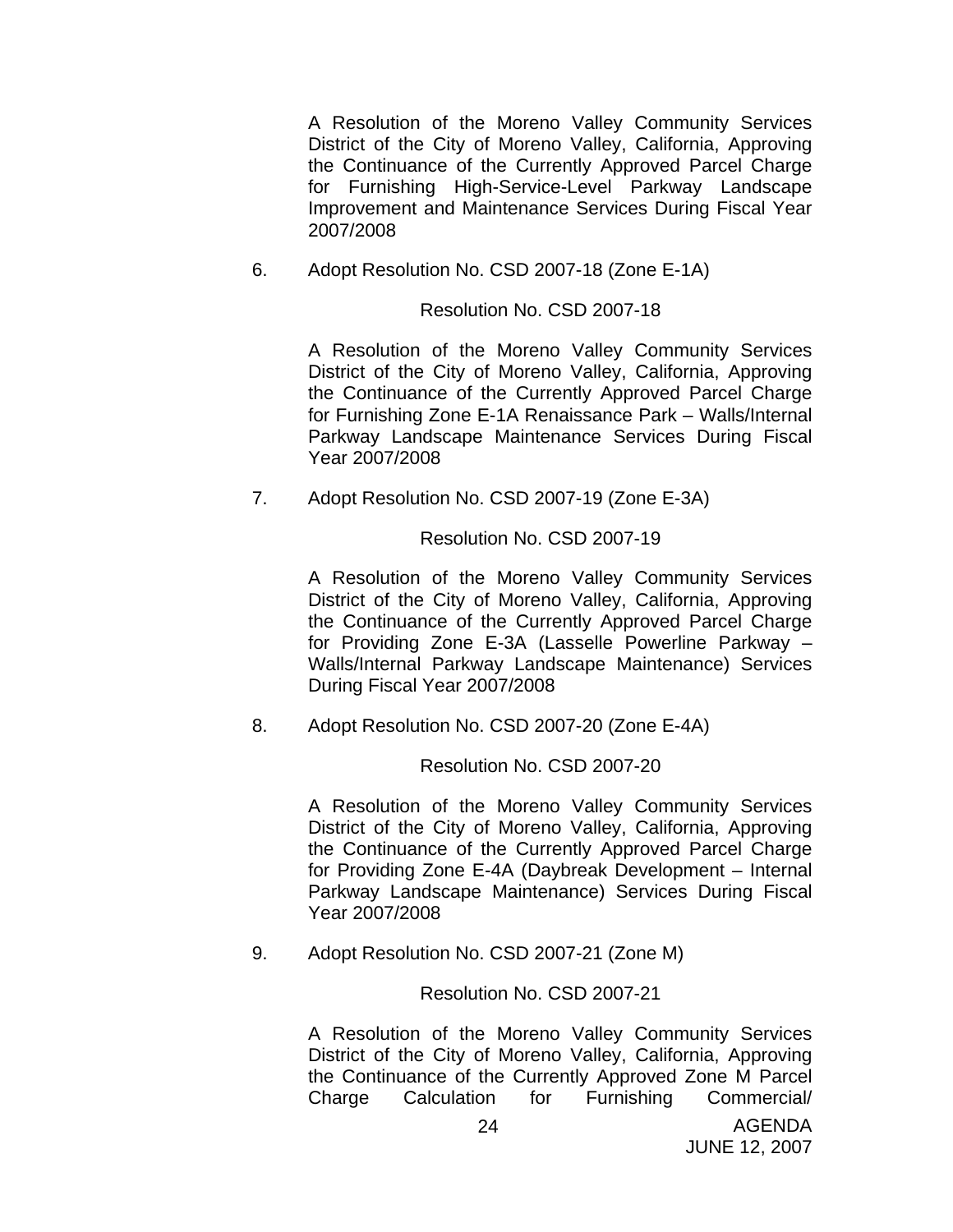Industrial/Multifamily Improved Median Maintenance Services During Fiscal Year 2007/2008

10. Adopt Resolution No. CSD 2007-22 (Zone S)

Resolution No. CSD 2007-22

 A Resolution of the Moreno Valley Community Services District of the City of Moreno Valley, California, Approving Zone S Charges which will Provide a Funding Source for Ongoing Maintenance for Future Improvements along Sunnymead Boulevard from Frederick Street to Perris **Boulevard** 

## **F. ITEMS REMOVED FROM CONSENT CALENDARS FOR DISCUSSION OR SEPARATE ACTION**

## **G. REPORTS**

G1. APPROVAL AND ADOPTION OF ANNUAL SPECIAL TAX LEVY FOR MORENO VALLEY COMMUNITY FACILITIES DISTRICT NO. 87-1 (TOWNGATE) (Report of: Public Works Department)

**Recommendation:** That the City Council, acting in its capacity as the legislative body of Community Facilities District (CFD) No. 87-1 (TownGate), approve and adopt Resolution No. 2007-67 implementing the rate and method of apportionment of the special tax levy required to cover the 2007/2008 annual debt service of CFD No. 87-1 (TownGate), as submitted in the Special Tax Report.

Resolution No. 2007-67

A Resolution of the City Council of the City of Moreno Valley, California, Accepting and Approving the Special Tax Report for Fiscal Year 2007/2008 Regarding Community Facilities District No. 87-1 (TownGate)

G2. APPROVAL AND ADOPTION OF SPECIAL TAX LEVY FOR MORENO VALLEY COMMUNITY FACILITIES DISTRICT NO. 87-1 (TOWNGATE) IMPROVEMENT AREA NO. 1 (Report of: Public Works Department)

**Recommendation:** That the City Council, acting in its capacity as the legislative body of Community Facilities District (CFD) No. 87-1 (TownGate) Improvement Area No. 1 (the "District"), approve and adopt Resolution No. 2007-68 implementing the rate and method of apportionment of the special tax levy required to cover the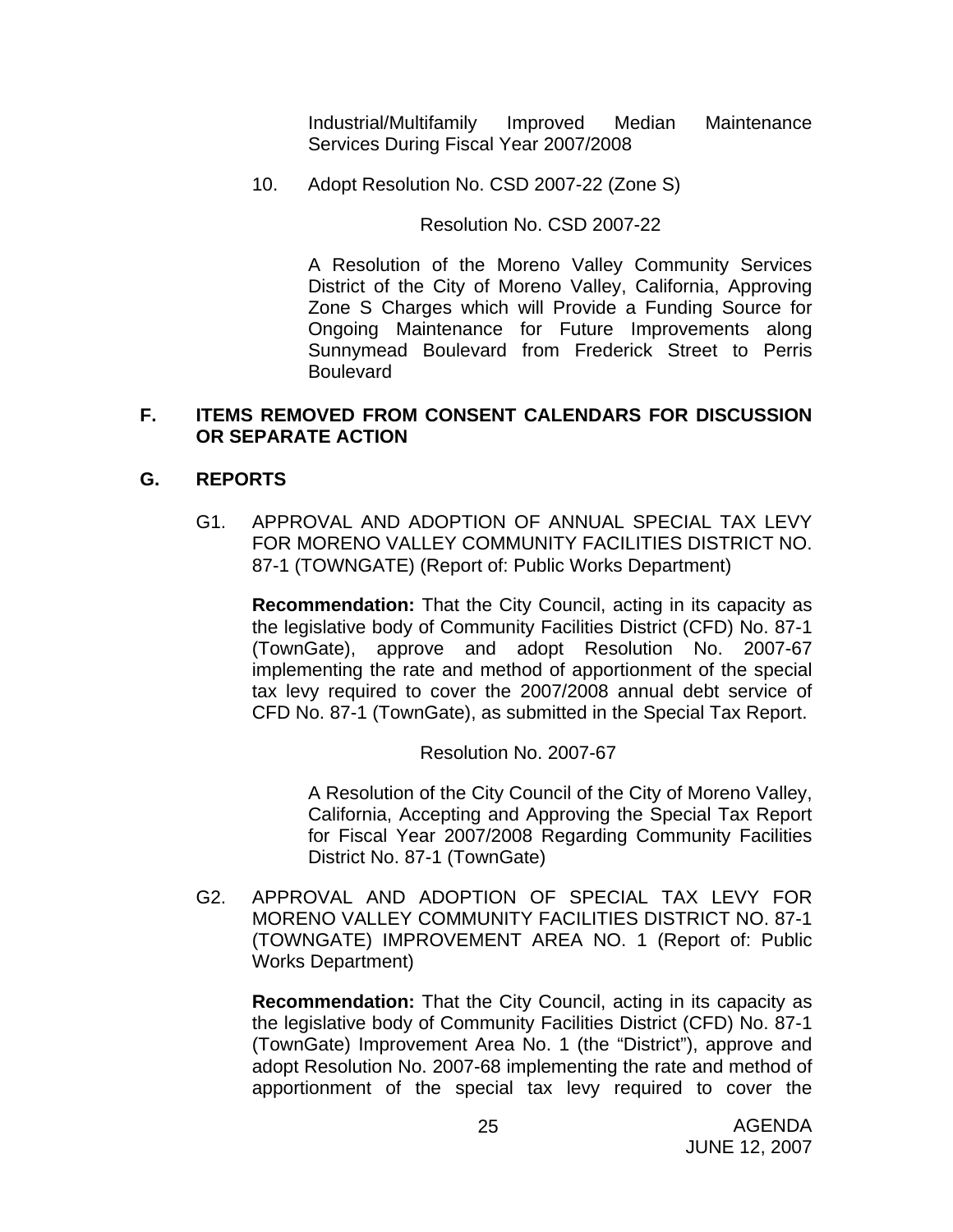2007/2008 annual debt service of CFD No. 87-1 (TownGate) Improvement Area No. 1, as submitted in the Special Tax Report.

#### Resolution No. 2007-68

A Resolution of the City Council of the City of Moreno Valley, California, Accepting and Approving the Report for Fiscal Year 2007/2008 Regarding Community Facilities District No. 87-1 (TownGate) Improvement Area No. 1

G3. APPROVAL AND ADOPTION OF MORENO VALLEY COMMUNITY FACILITIES DISTRICT NO. 1 (NEIGHBORHOOD PARK MAINTENANCE) ANNUAL SPECIAL TAX LEVY (Report of: Public Works Department)

**Recommendation**: That the City Council, acting in the capacity as the Board of Directors of the Moreno Valley Community Services District (CSD) (the "Board") and as the legislative body of Community Facilities District (CFD) No. 1 (Neighborhood Park Maintenance), approve and adopt Resolution No. CSD 2007 implementing the rate and method of apportionment of the special tax levy required to cover the Special Tax Requirement as submitted in the Special Tax Report.

## Resolution No. CSD 2007-23

 A Resolution of the Moreno Valley Community Services District of the City of Moreno Valley, California, Accepting and Approving the Special Tax Report for Fiscal Year 2007/2008 Regarding Community Facilities District No. 1 (Neighborhood Park Maintenance)

G4. APPROVAL AND ADOPTION OF ANNUAL SPECIAL TAX LEVY FOR COMMUNITY FACILITIES DISTRICT NO. 3 OF THE CITY OF MORENO VALLEY (AUTO MALL REFINANCING) SPECIAL TAX BONDS, SERIES 2000 (Report of: Public Works Department)

**Recommendation**: That the City Council, acting in its capacity as the legislative body of Community Facilities District No. 3 of the City of Moreno Valley (Auto Mall Refinancing) ("CFD No. 3"), approve and adopt Resolution No. 2007-69 implementing the rate and method of apportionment of the special tax levy required to cover the annual debt service of CFD No. 3, as submitted in the Special Tax Report.

## Resolution No. 2007-69

AGENDA JUNE 12, 2007 26 A Resolution of the City Council of the City of Moreno Valley,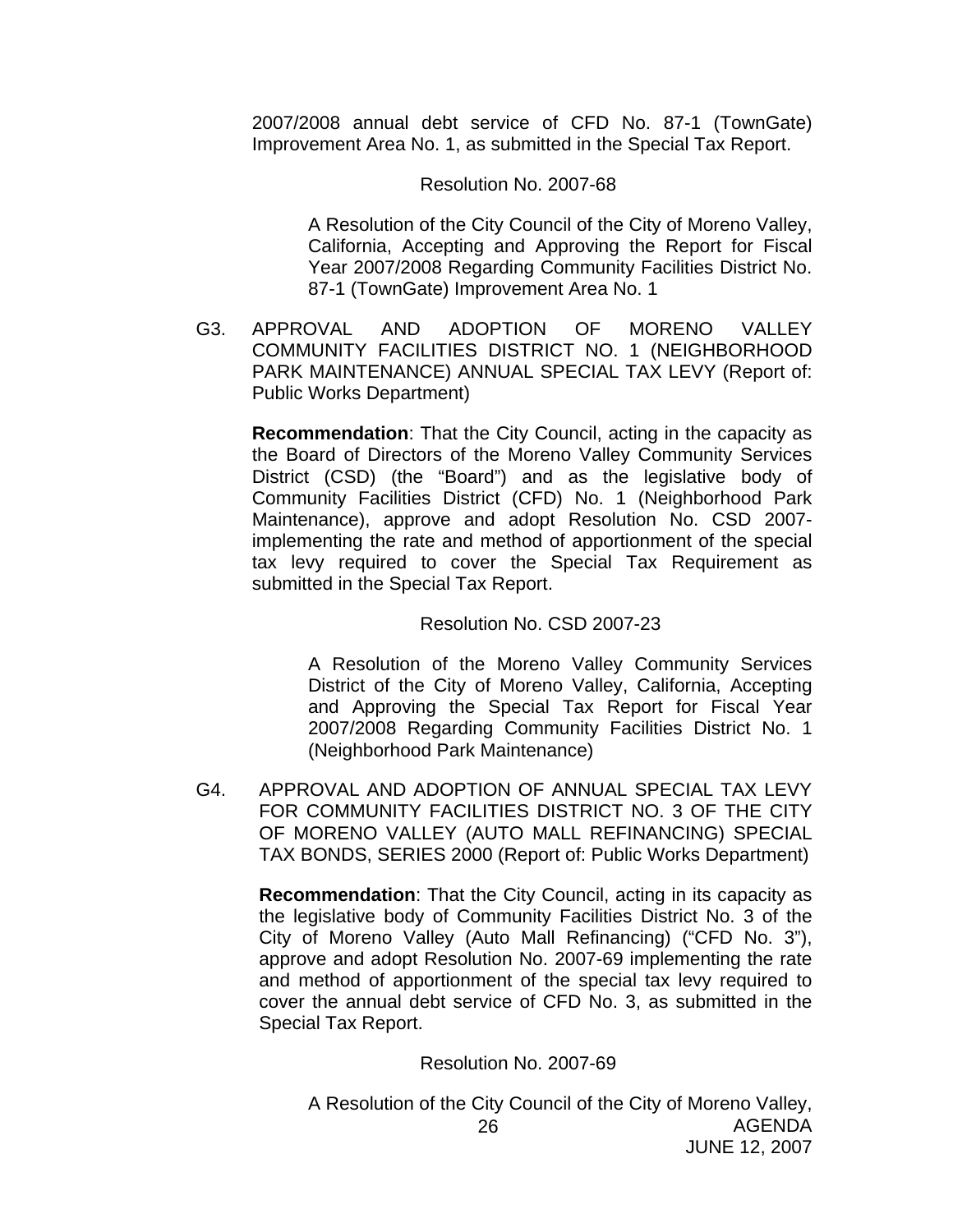California, Accepting and Approving the Special Tax Report for Fiscal Year 2007/2008 Regarding Community Facilities District No. 3 of the City of Moreno Valley (Auto Mall Refinancing)

G5. APPROVAL AND ADOPTION OF SPECIAL TAX LEVY FOR MORENO VALLEY COMMUNITY FACILITIES DISTRICT NO. 4- MAINTENANCE (Report of: Public Works Department)

**Recommendation**: That the City Council, acting in its capacity as the legislative body of Moreno Valley Community Facilities District No. 4-Maintenance (CFD No. 4-M) approve and adopt Resolution No. 2007-70 implementing the rate and method of apportionment of the special tax levy required to cover the Special Tax Requirement as submitted in the Special Tax Report.

#### Resolution No. 2007-70

 A Resolution of the City Council of the City of Moreno Valley, California, Accepting and Approving the Report for Fiscal Year 2007/2008 Regarding Community Facilities District No. 4- Maintenance

G6. APPROVAL AND ADOPTION OF A RESOLUTION ESTABLISHING AN ANNUAL SPECIAL TAX FOR COMMUNITY FACILITIES DISTRICT NO. 5 FOR FISCAL YEAR 2007-2008 TO COVER THE ANNUAL DEBT SERVICE (Report of: Public Works Department)

**Recommendation**: That the City Council, acting in its capacity as the legislative body of Community Facilities District (CFD) No. 5, approve and adopt Resolution No. 2007-71 establishing an annual special tax for Community Facilities District No. 5 for Fiscal Year (FY) 2007-2008 to cover the annual debt service.

Resolution No. 2007-71

 A Resolution of the City Council of the City of Moreno Valley, California, Establishing an Annual Special Tax for Community Facilities District No. 5 for Fiscal Year 2007-2008

G7. CONTINUED DISCUSSION ON FY 2007/2008 PROPOSED BUDGET (Report of: Finance Department)

**Recommendation**: That the City Council continue its discussion on the FY 2007-08 Proposed Budget and provide direction to staff regarding the recommended service level enhancements, or any operating or capital budget policy issues.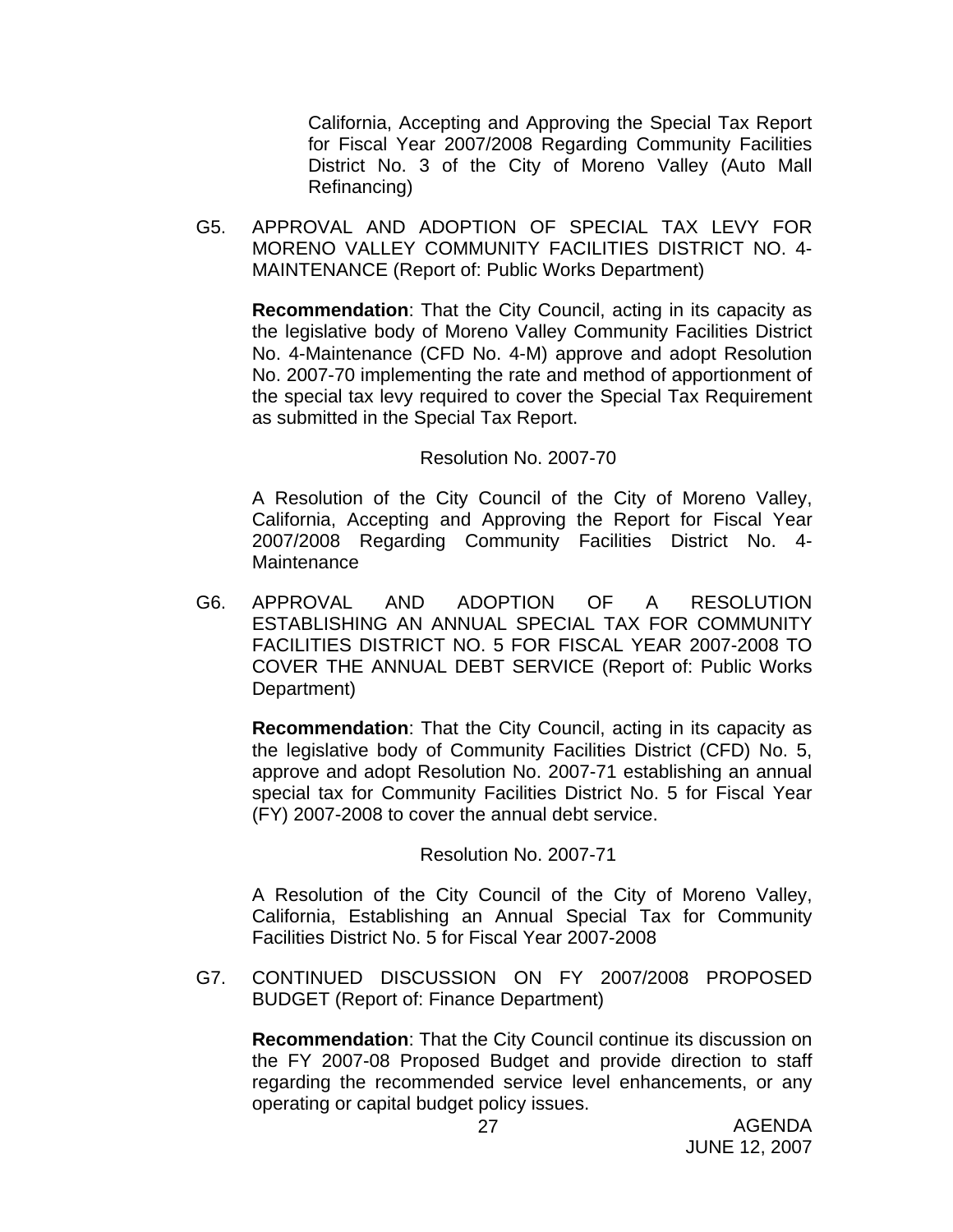G8. CITY MANAGER'S REPORT (Informational Oral Presentation – not for Council action)

## **H. LEGISLATIVE ACTIONS**

ORDINANCES - 1ST READING AND INTRODUCTION - NONE

ORDINANCES - 2ND READING AND ADOPTION - NONE

ORDINANCES - URGENCY ORDINANCES - NONE

RESOLUTIONS – NONE

PUBLIC COMMENTS **ON ANY SUBJECT NOT ON THE AGENDA** UNDER THE JURISDICTION OF THE CITY COUNCIL

Those wishing to speak should complete and submit a BLUE speaker slip to the Bailiff. There is a three-minute time limit per person. All remarks and questions shall be addressed to the presiding officer or to the City Council and not to any individual Council member, staff member or other person.

## **CLOSING COMMENTS AND/OR REPORTS OF THE CITY COUNCIL, COMMUNITY SERVICES DISTRICT, OR COMMUNITY REDEVELOPMENT AGENCY**